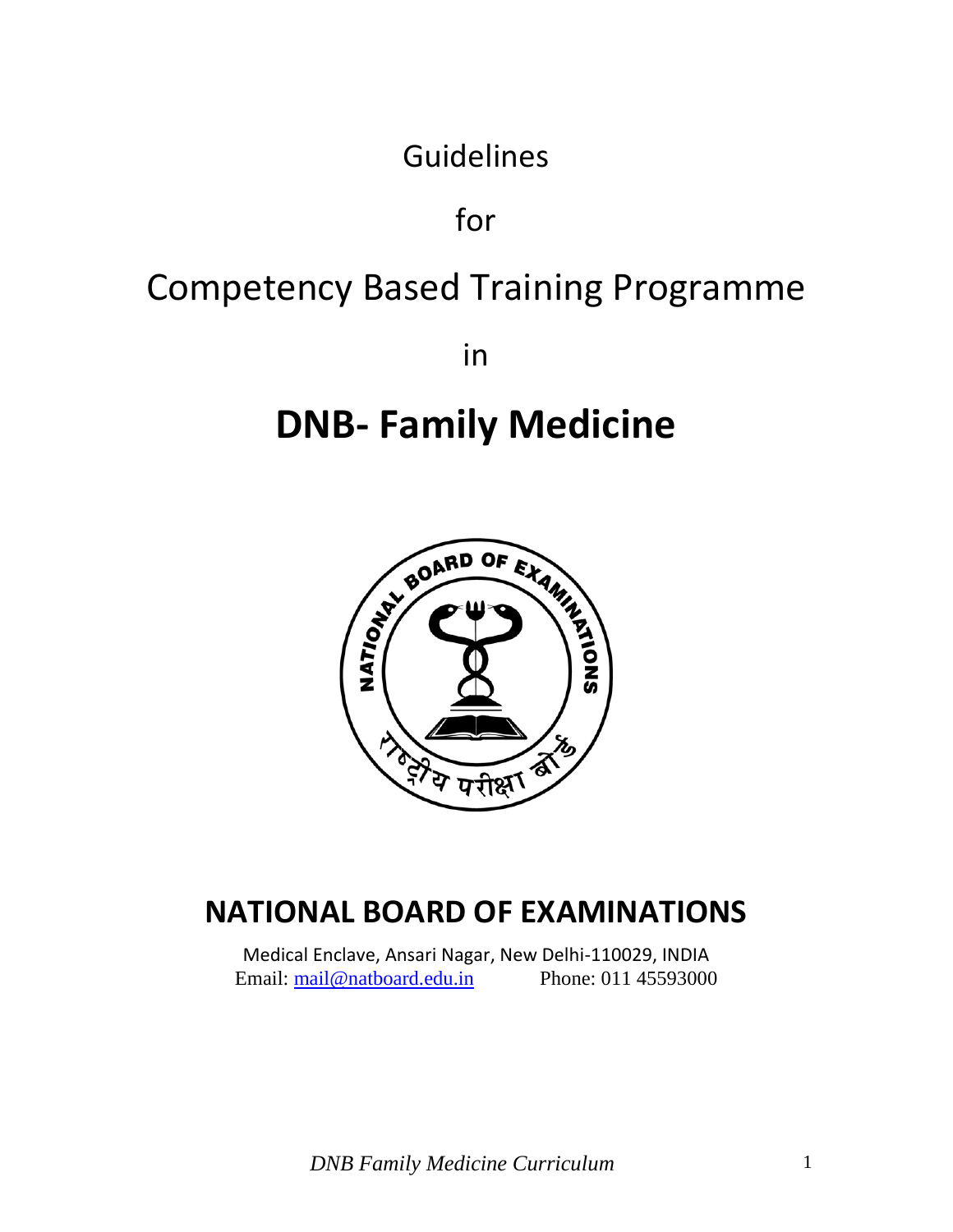## **CONTENTS**

- I. INTRODUCTION
- II. OBJECTIVES OF THE PROGRAMME
	- a) Curriculum statement
	- b) Programme goal
	- c) Programme objective
- III. ELIGIBILITY CRITERIA FOR ADMISSION
- IV. ROTATIONAL POSTING INCLUDING FIELD POSTINGS
- V. TEACHING AND TRAINING ACTIVITIES
- VI. SYLLABUS
- VII. COMPETENCIES TO BE ACQUIRED BY THE CANDIDATE
- VIII. THESIS
	- IX. LOG BOOK
	- X. NBE LEAVE GUIDELINES
	- XI. EXAMINATION THEORY & PRACTICAL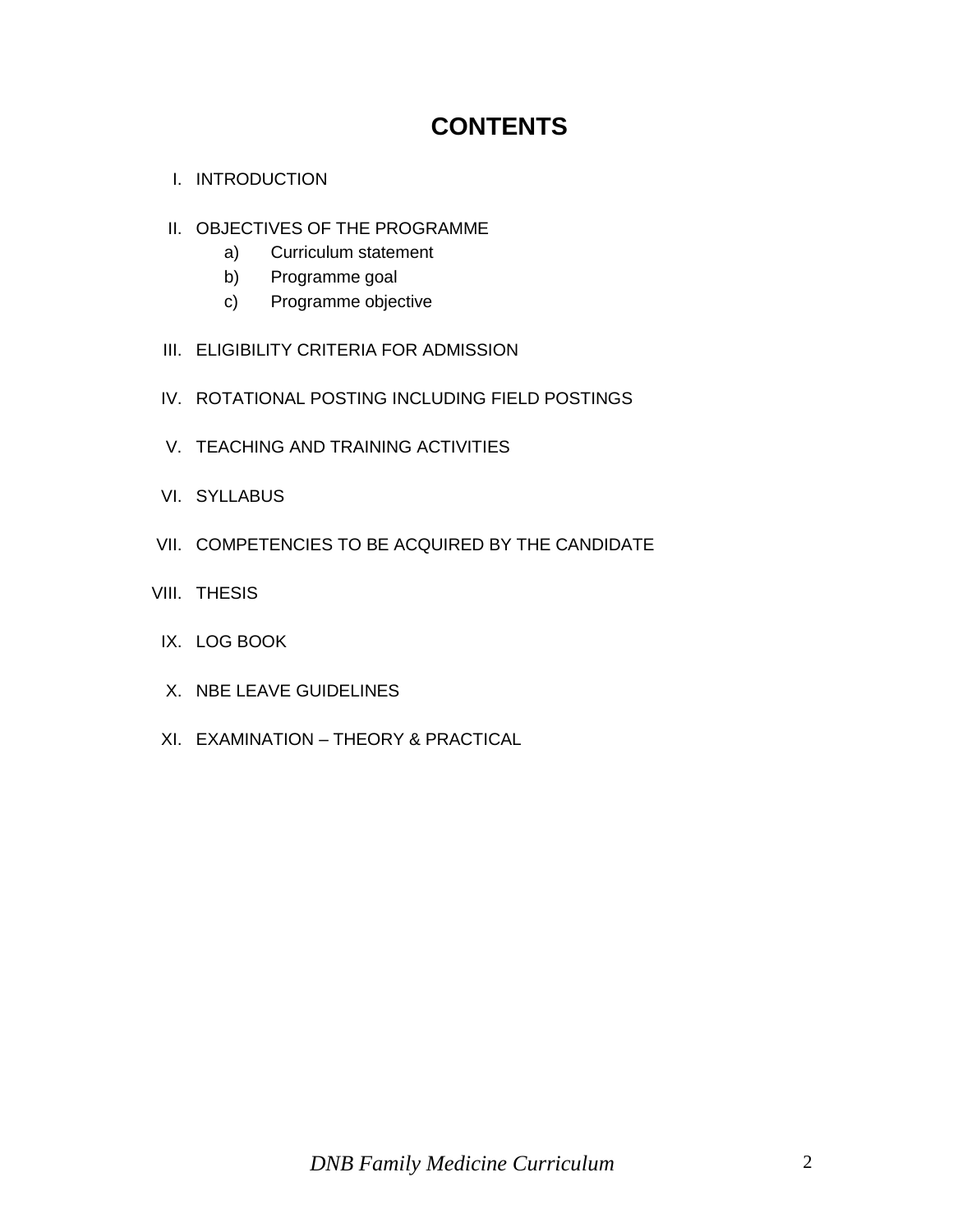#### **INTRODUCTION**

Family Physician is a physician generalist who takes professional responsibility for the comprehensive care of unselected patients with undifferentiated problems and who is committed to the person regardless of age, gender, illness, or organ system. The clinical specialty of family medicine is patient centered, evidence based, family focused, and problem oriented. Family physicians are expert at managing common complaints, recognizing important diseases, uncovering hidden conditions, and managing most acute and chronic illnesses. They emphasize on health promotion and disease prevention. The development of family medicine and its identity as a discipline has been grounded in the core values of continuing, comprehensive, compassionate, and personal care provided within the context of family and community.

The scope of family practice is as broad as the scope of human need. With in the broad spectrum of human needs there are some unique, predictable stages in the life span of an individual and family where the family physician fits uniquely to manage the health and illnesses. These stages include pregnancy and childbirth, care of newborn child, life threatening and life-altering illness, loss and grief, and care at the end of life.

Family physicians not just provide management and treatment of illnesses but also comfort and healing to the patient. A varied range of clinical competencies and adequate training are essential requirements for family physicians. Family physicians not just treat or diagnose various disorders, or diseases, they are required to take care of the patient, which is a much broader concept, involving decision making about when to treat, when not to treat, and how to take responsibility over time for a string of treatment choices. This, along with a continuous patient relationship and being present for the patient at critical points in the health journey, forms the value of family practice.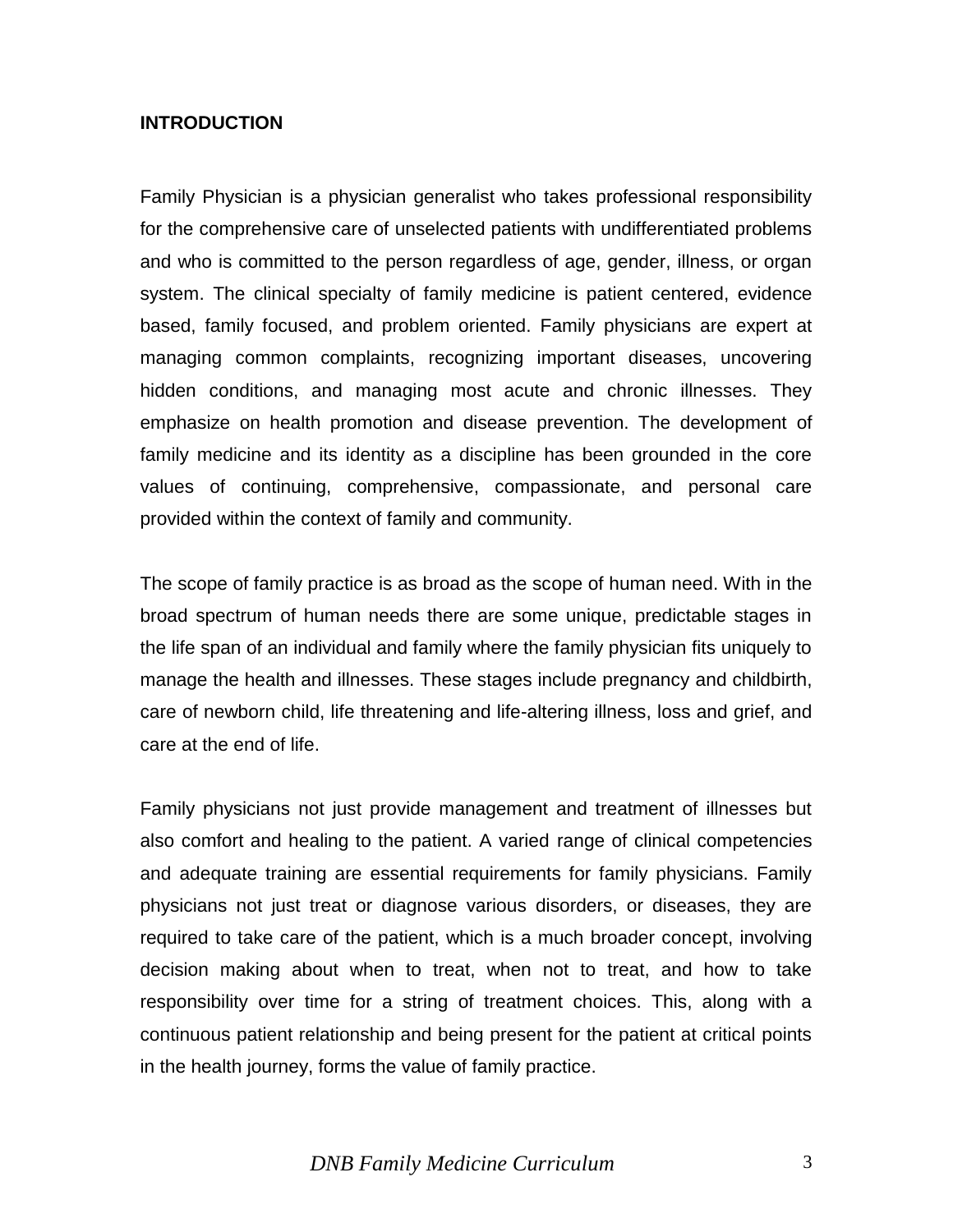The importance of family physicians and general practitioners, who provide primary care in institutional and community settings in health systems, is often underestimated. With an increasing demand for specialization by medical graduates, the tradition of the family physician/general practitioner is on a decline. The epidemiologic and demographic transition, as well as the consequences of globalization, urbanization and climate change on health, requires an effective health system based on primary care. This system should focus more on health promotion, disease prevention, and continuity of care, to which family physicians/general practitioners can significantly contribute. As "gatekeepers" at primary care facilities, they can improve the cost-effectiveness of health-care delivery and appropriate triaging for referral care.

As India's need for primary and secondary levels of health care is enormous, medical educators have called for systemic changes to include family medicine in the undergraduate medical curriculum. National Health Policy also previously highlighted the acute shortage of specialists in family medicine. About 70% of qualified medical graduates in India practice as family physicians. As a result the government of India has declared Family Medicine as focus area of human resource development in health sector in the National Health Policy 2002.

Family Medicine came to be recognized as a medical specialty in India only in the late 1990s. Although family medicine is sometimes called general practice, they are not identical in India. A medical graduate who has successfully completed the Bachelor of Medicine, Bachelor of Surgery (MBBS) course and has been registered with Indian Medical Council or any state medical council is considered a general practitioner. A family physician, however, is a primary care physician who has completed specialist training in the discipline of family medicine. The National Board of Examinations is a unique body which conducts family medicine residency programmes at the teaching hospitals that it accredits. On successful completion of a three-year residency, candidates are awarded Diplomat of National Board (Family Medicine).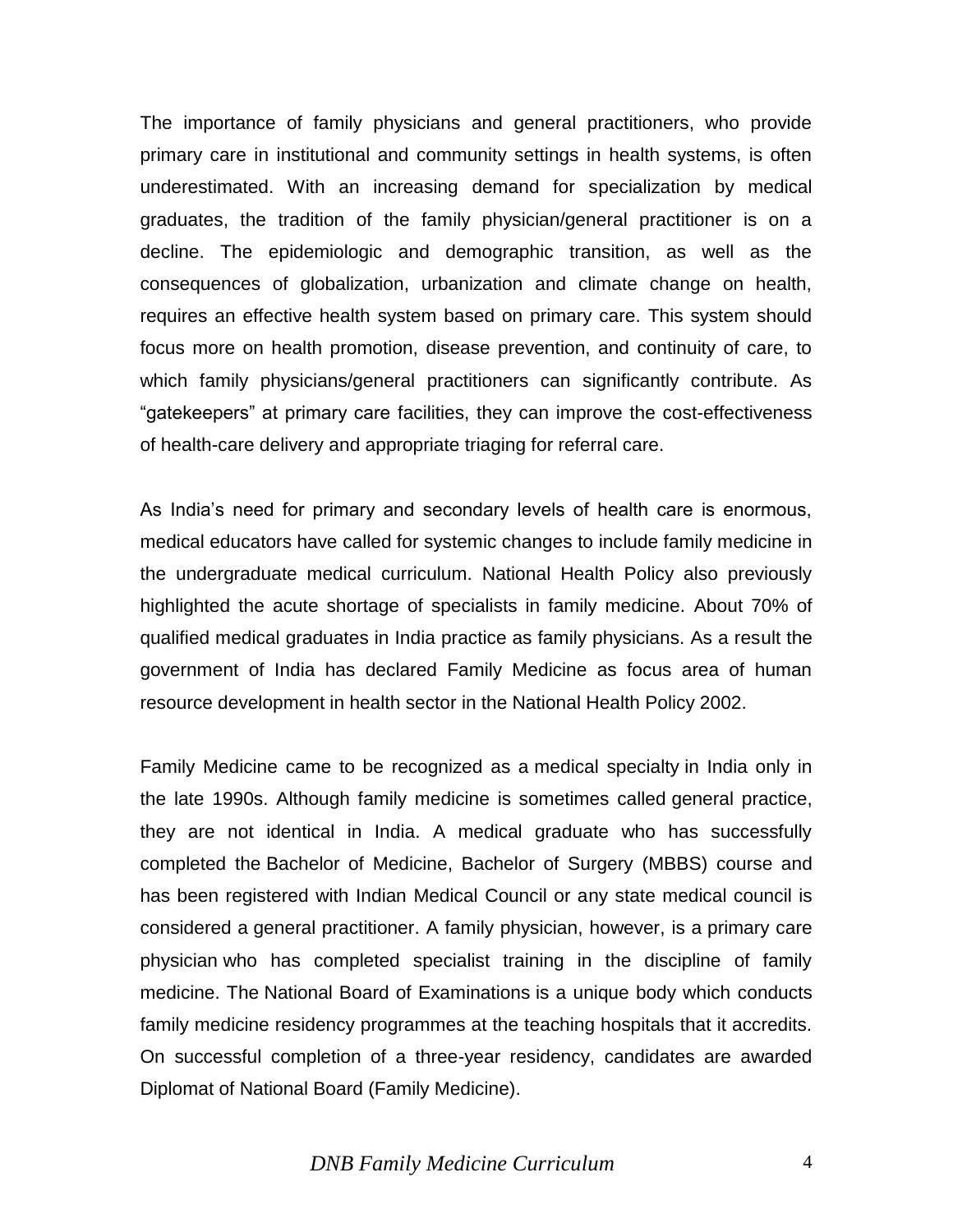Family medicine residents need to learn and demonstrate skills across a spectrum of clinical domains in order to provide initial, continuing, comprehensive and coordinated medical care for all individuals, families and communities and which integrates current biomedical, psychological and social understandings of health. Therefore there is a need to develop a comprehensive curriculum for family physicians so that they can offer a full range of care to meet the complex needs of community.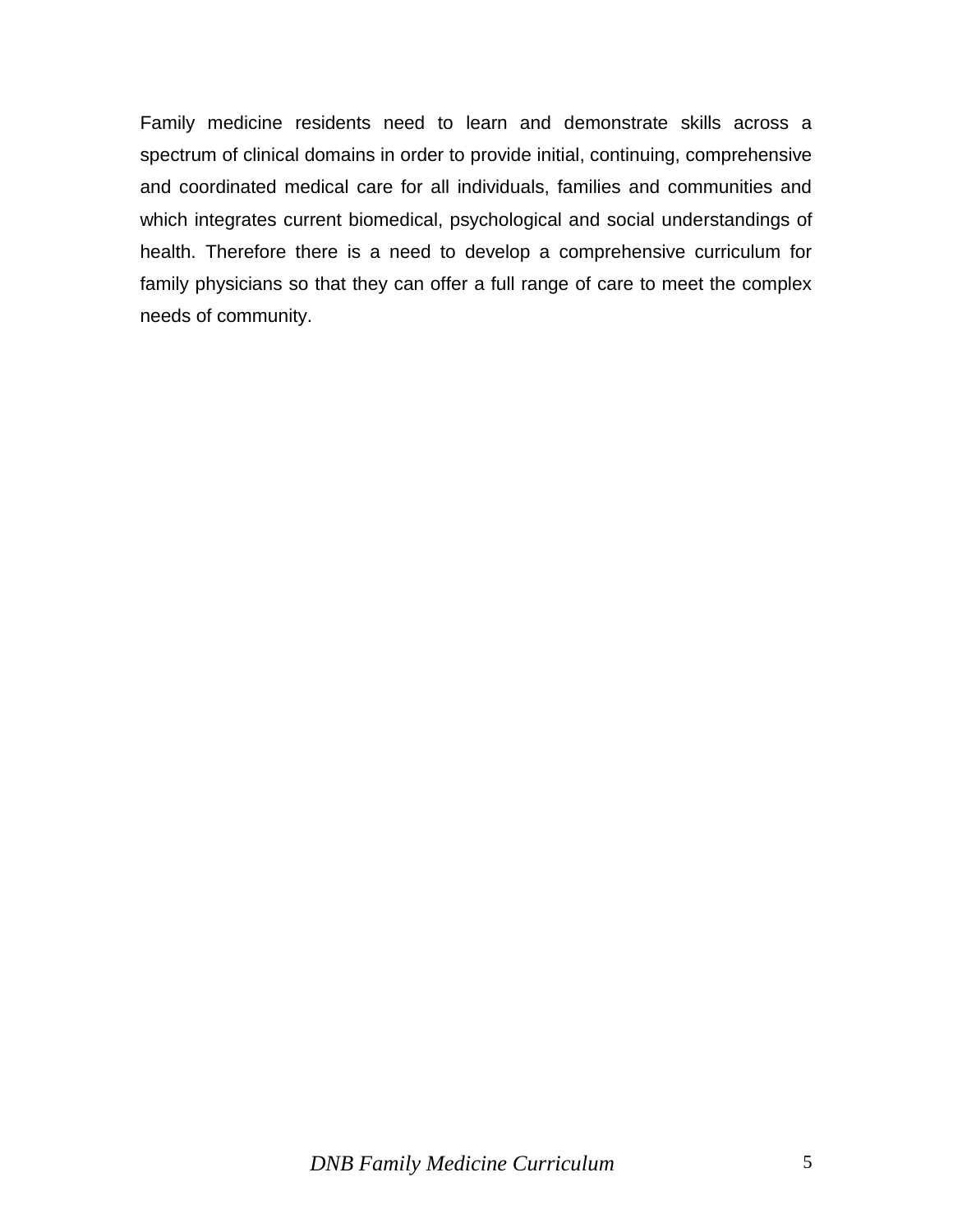## **CURRICULUM STATEMENT**

The purpose of this curriculum is to define the process of training and the competencies needed for the award of Diplomate of National Board in Family Medicine.

## **PROGRAMME GOAL**

After qualifying the final examinations the candidate should be able to function as a junior consultant (specialist) in Family Medicine. They should be able to render health services to the community by providing health care to all members irrespective of age, sex, culture and socio-economic background. They should also be able to decide for appropriate referral in order to provide secondary/tertiary health services when necessary. They should be clinically competent and should be able to take personal responsibility for rendering comprehensive and continuing care of his patients in their own family settings.

## **PROGRAMME OBJECTIVES**

At the end of the training period, the candidate should be able to acquire following competencies for:

- 1. Effective management of common diseases within the limited resources of family practice setting.
- 2. Identification of complex health problems and their appropriate referral.
- 3. Promotion of health and prevention of diseases, and support to the national health programmes.
- 4. Taking care for disadvantages groups in the community such as the elderly, mentally and physically handicapped persons.
- 5. Use of behavioral sciences related to family practice.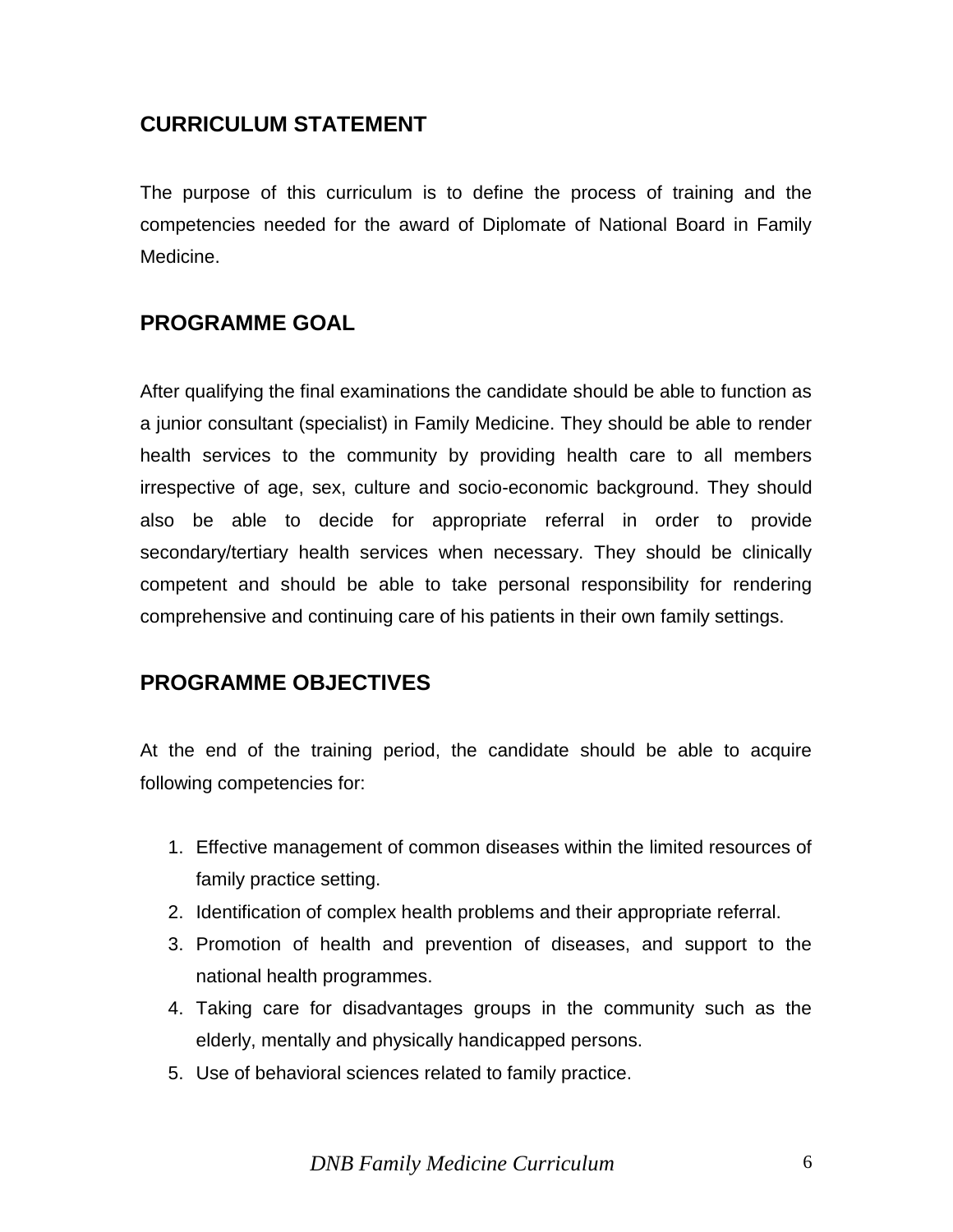- 6. Effective communication with patients, family, colleagues and other health care workers, and community.
- 7. Domiciliary care and palliative care.
- 8. Conducting research, and submit it in the form of a dissertation.
- 9. Management of a wide range of common medical emergencies in the context of family practice with evidence-based medicine.
- 10.Decision making regarding the need for, and the appropriate and cost effective use of, modern technological investigations and ability to interpret the results of these investigations.
- 11.Management, team work and leadership.
- 12.For solving patient problems within a particular socio-cultural setting, harnessing available community services.
- 13.To organize and actively engage in community care programmes, focusing on promoting and maintaining health of the community.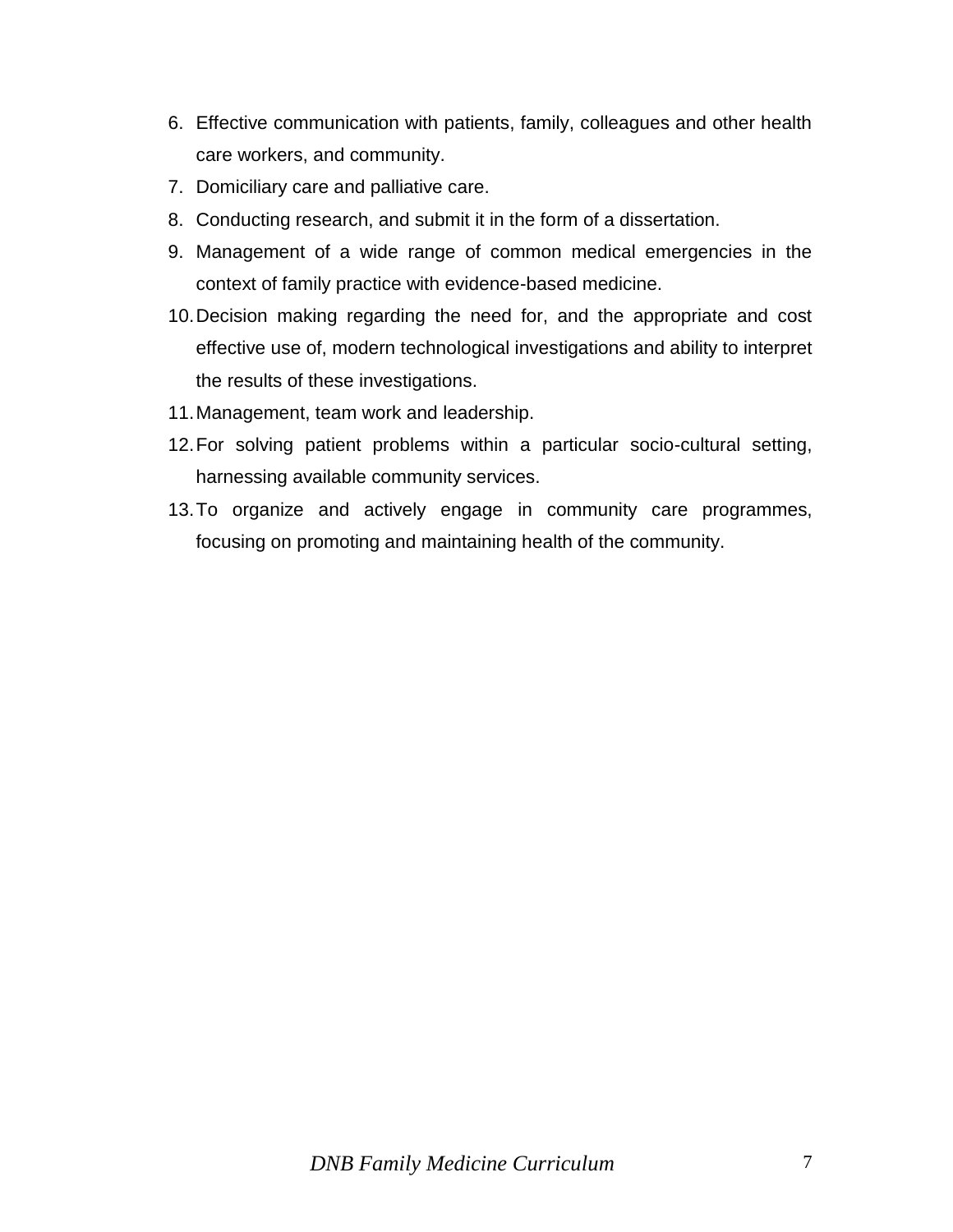## **ELIGIBILITY CRITERIA FOR ADMISSIONS TO THE PROGRAMME**

### **(A) DNB (Post MBBS) Family Medicine Course:**

- 1. Any medical graduate with MBBS qualification, who has qualified the DNB Centralized Entrance Test (DNB CET) conducted by NBE and fulfill the eligibility criteria for admission to DNB Broad Specialty courses at various NBE accredited Medical Colleges/ institutions/Hospitals in India is eligible to participate in the Centralized counseling for allocation of DNB Family Medicine seats purely on merit cum choice basis.
- 2. Admission to 3 years post MBBS DNB Family Medicine course is only through DNB CET and Centralized Merit Based Counseling conducted by National Board of Examination as per prescribed guidelines.

### **(B) DNB (Post diploma) Family Medicine Course:**

- 1. Any medical graduate with MBBS qualification who has successfully completed PGDMCH (Post graduate diploma in Maternal & Child Health) or PGDGM (Post Graduate diploma in Geriatric Medicine) course from IGNOU and fulfill the eligibility criteria for admission to DNB (Post Diploma) Broad Specialty courses at various NBE accredited Medical Colleges/ institutions/Hospitals in India is eligible to participate in the Centralized counseling for allocation of DNB (Post Diploma) Family Medicine seats purely on merit cum choice basis.
- 2. Admission to 2 years post diploma DNB Family Medicine course is only through PDCET Centralized Merit Based Counseling conducted by National Board of Examination as per prescribed guidelines. However, such candidates need not to appear in PDCET conducted by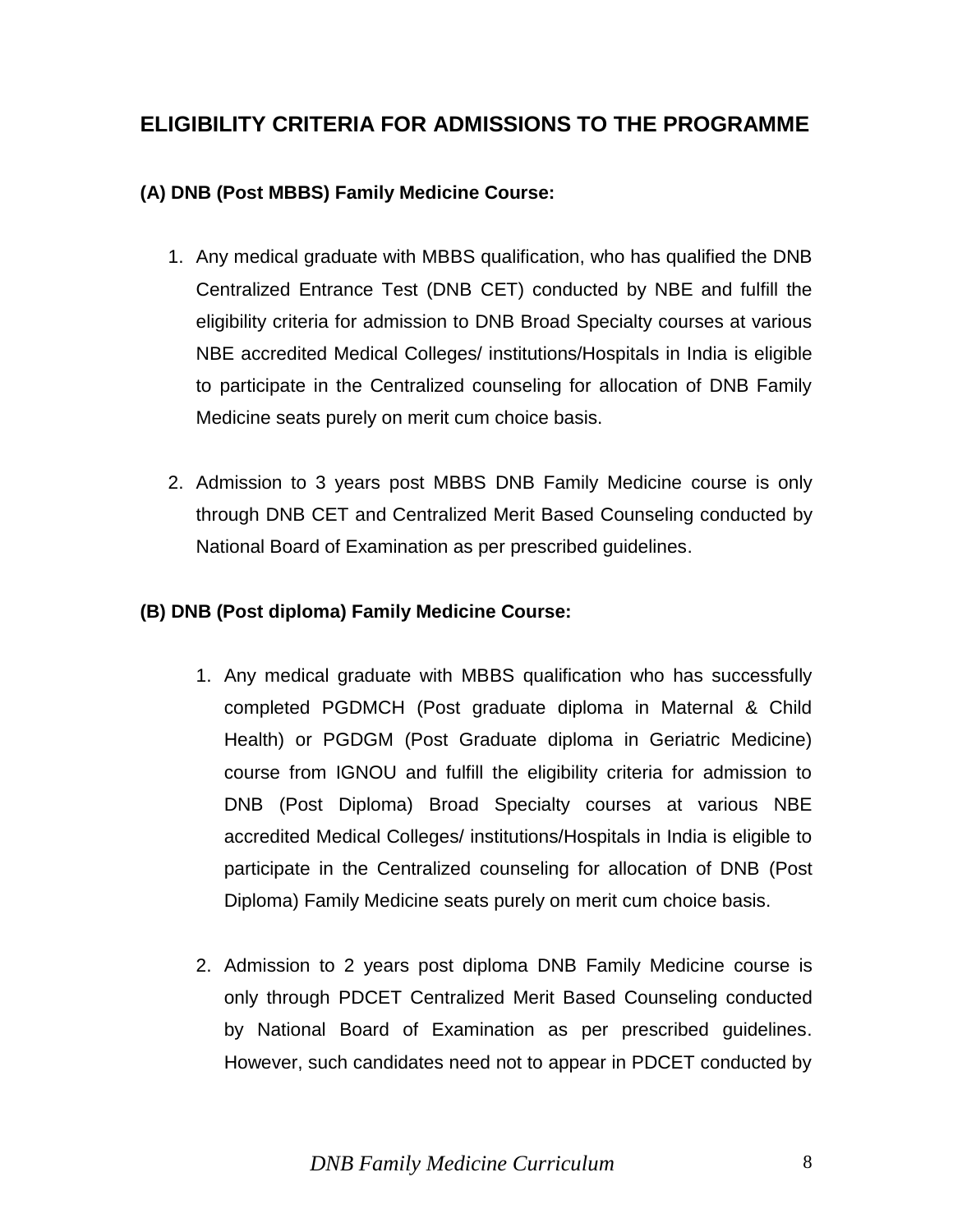NBE and can participate directly in the centralized counseling for DNB (post Diploma) family medicine seats.

## **Duration of Course**

For post MBBS candidates : 3 years

For post MBBS + PGDMCH/PGDGM (IGNOU) candidates : 2 years

Every candidate admitted to the training programme shall pursue a regular course of study (on whole time basis) in the concerned recognized institution under the guidance of recognized post graduate teacher for assigned period of the course.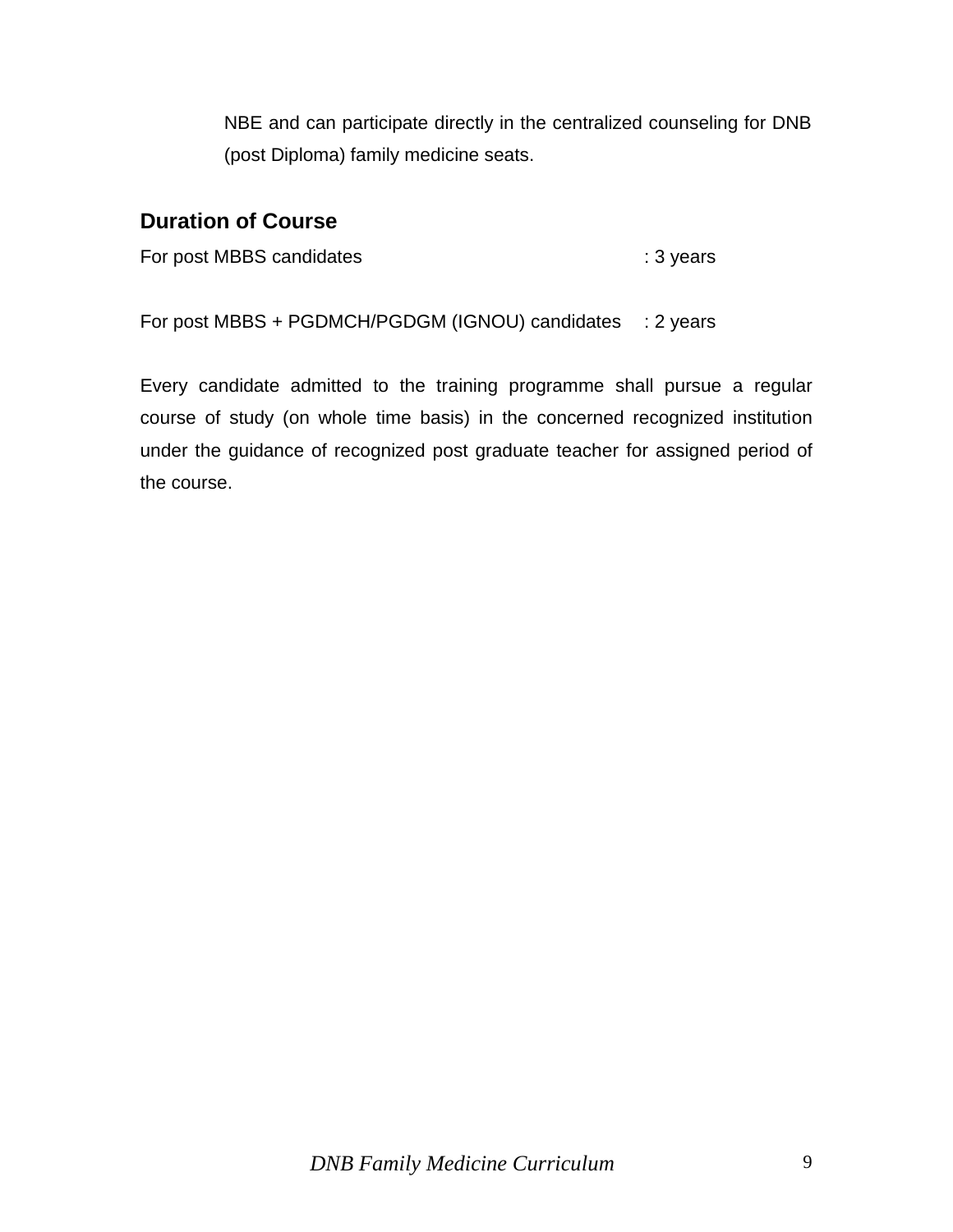## **MINIMUM CRITERIA FOR ACCREDITATION (FAMILY MEDICINE)**

#### **DEFINITIONS**

#### **HOSPITALS/INSTITUTIONS:**

The applicant hospital / institute should be a clinical establishment having requisite infrastructure of at least 200 beds providing comprehensive OPD/IPD based medical service in a single campus. Combination of multiple such places or such establishments shall not be accepted. The applicant hospital / institute should have the mandatory regulatory/licensing approval from the local authority / government for running such establishment, and all statutory requirement / clearances from local authority / government agencies such as municipal, bio hazards/ waste managements, nuclear based managements, use of isotope, PNDT, fire safety, building completion etc. shall be in order and a declaration to this effect shall be furnished by the Head of the Hospital / Institute at the time of submitting the application for specialties such as family medicine.

#### **FIELD POSTING**

As per curriculum of Family medicine, 9 months of rotating field postings for community exposure is to be provided at Family Practice Centre (or a primary health centre or a rural/urban health clinic or satellite clinics) through organizing various outreach camps, mass screenings, screening OPD's, Follow up OPD's, epidemiological surveys, immunization camps, preventive & promotional health camps, disease surveillance etc.

Accordingly,

 The hospital must have an arrangement for a family practice centre in the form of either a satellite clinic or a rural/urban health care centre where candidates are posted for their field postings to get first contact physician experience through organizing outreach camps, screening OPD, preventive & promotional health check ups or corporate tie ups within the hospital or offshore etc.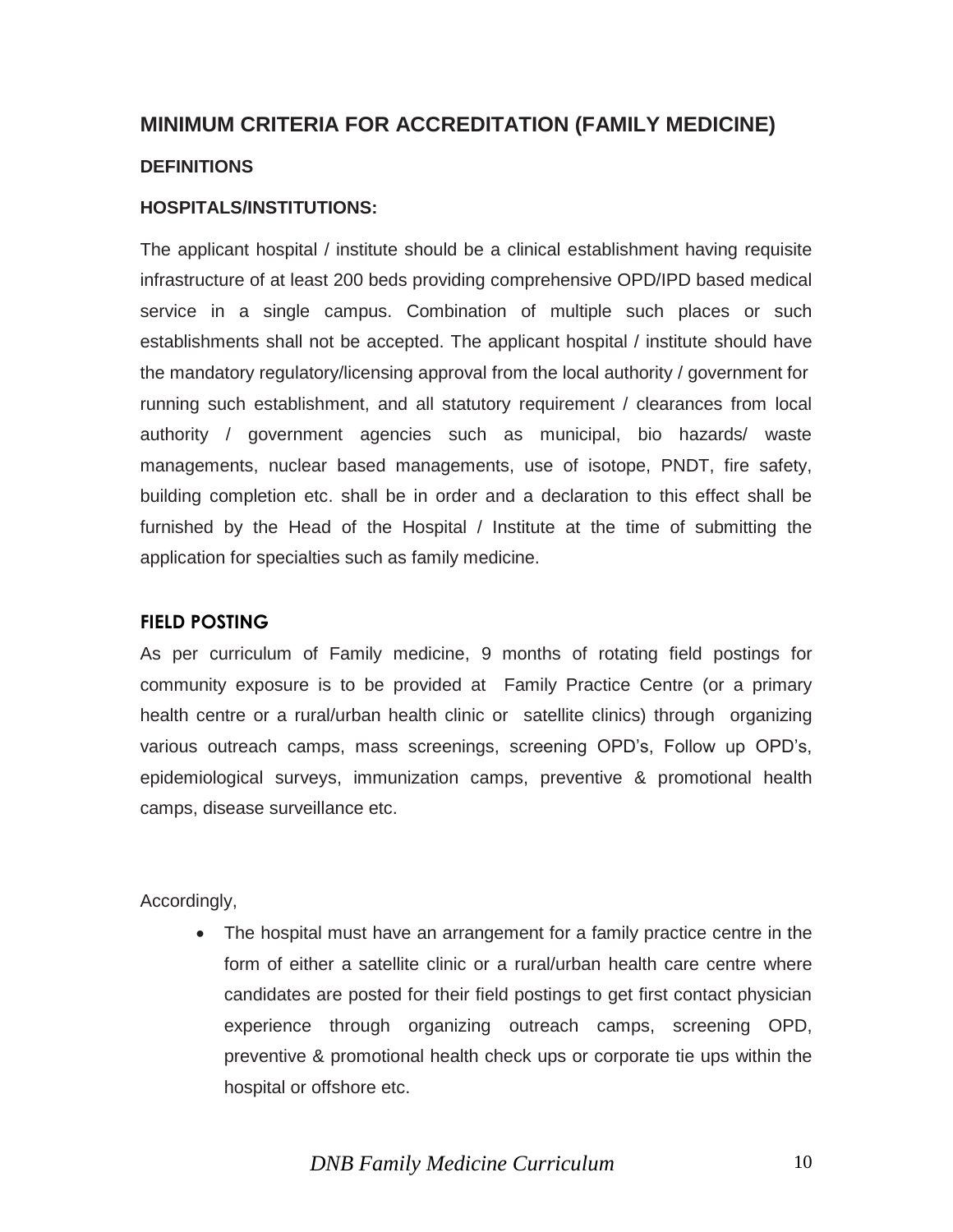#### **MINIMUM NUMBER OF BEDS / IPD / OPD/ GENERAL OPD IN ALLIED SPECIALTY:**

| Of the total beds in the hospital, minimum numbers of beds, general beds, OPD, IPD |  |  |
|------------------------------------------------------------------------------------|--|--|
| required in allied specialties are as under:                                       |  |  |

| <b>Broad</b><br><b>Specialties</b> | <b>Indoor</b><br><b>Beds</b><br>in<br>the | <b>General</b><br>beds * in<br>the | <b>Outpatient</b><br>attendance<br>per year | <b>General</b><br>*OPD | <b>Inpatient</b><br>occupancy<br>per year | <b>General</b><br>$\ast$<br>bed<br>occupancy |
|------------------------------------|-------------------------------------------|------------------------------------|---------------------------------------------|------------------------|-------------------------------------------|----------------------------------------------|
|                                    | <b>Specialty</b>                          | specialty                          |                                             |                        |                                           |                                              |
| General                            | 30                                        | 10                                 | 3500                                        | 30%                    | 800                                       | 30%                                          |
| Medicine                           |                                           |                                    |                                             |                        |                                           |                                              |
| General                            | 30                                        | 10                                 | 3500                                        | 30%                    | 800                                       | 30%                                          |
| Surgery                            |                                           |                                    |                                             |                        |                                           |                                              |
| Obstetrics &                       | 30                                        | 10                                 | 3500                                        | 30%                    | 800                                       | 30%                                          |
| Gynaecology                        |                                           |                                    |                                             |                        |                                           |                                              |
| Pediatrics                         | 10                                        | $\overline{4}$                     | 1500                                        | 30%                    | 400                                       | 30%                                          |

\* General beds are those earmarked beds / cases whose patients are to be looked after by DNB trainees under the supervision of Consultants and charged "at cost" only, with no special fees or profit

#### **PG TEACHER**

One of the consultants in the specialty concerned should have teaching experience of 5 years as a PG teacher either in a university set up Or NBE accredited department. The services rendered as a PG teacher in a NBE accredited hospital shall be acceptable, provided the consultant has acted as a guide or co-guide for two DNB students or at least two PG students trained in the recognized department qualified their DNB final examinations and at least three thesis should have been produced in the DNB Programme under supervision of the consultants and accepted by NBE over one cycle of accreditation of three years.

| No. | Particulars                                                                                                                          | <b>For Two Candidates</b> |
|-----|--------------------------------------------------------------------------------------------------------------------------------------|---------------------------|
| A   | <b>Nodal Programme Coordinator</b> who would be a full<br>time resource person for DNB Family Medicine 1<br>course at the institute. |                           |

#### **CRITERIA FOR FACULTY**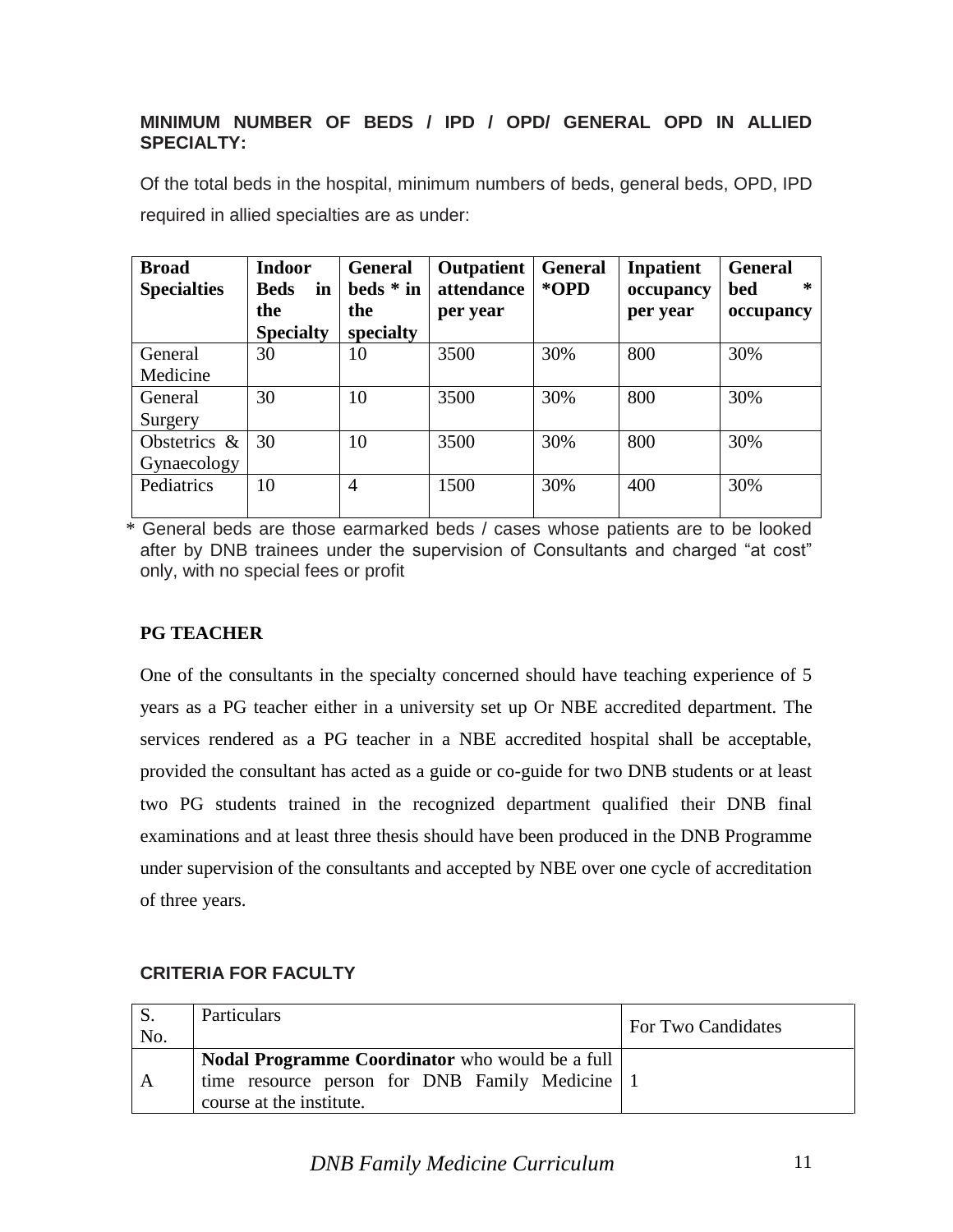|               | He/she should have an extensive experience of family<br>practice like organizing outreach camps, running a<br>satellite clinic, Mass screening, involvement in<br>National Health<br>palliative<br>care,<br>Programme/<br>Immunization Programme/ Epidemiological surveys,<br>Disease surveillance etc. He /She would stand as an<br>interface between Primary and Secondary level care. |   |
|---------------|------------------------------------------------------------------------------------------------------------------------------------------------------------------------------------------------------------------------------------------------------------------------------------------------------------------------------------------------------------------------------------------|---|
|               | He/She could either have a formal qualification in<br>Family Medicine/ Public Health with 5 years of<br>experience post qualification in the specialty or,                                                                                                                                                                                                                               |   |
|               | graduate in Pediatrics/Obstetric<br>$\&$<br>post<br>A<br>Gynaecology/ Medicine/ Community Medicine with at<br>least 8 years of exclusive experience in the field of<br>family practice/public health.                                                                                                                                                                                    |   |
| B             | 3 Senior Consultants with 8 yrs of experience one<br>from each specialty of Pediatrics, OBG and General<br>Medicine. All 3 of them must work full time as<br>exclusive faculty for the Department of Family<br>Medicine and not for their respective specialty<br>departments in the hospital.                                                                                           | 3 |
| $\mathcal{C}$ | 3 Consultants from allied specialties (General<br>Medicine, General Surgery, OBGY, Pediatrics or any<br>other relevant sub specialty) with 5 yrs of experience<br>post qualification all of whom can work with their<br>respective departments but at the same time shall work<br>as an 'adjunct faculty' of department of Family<br>Medicine                                            | 3 |

#### **RESEARCH EXPERIENCE OF FACULTY**

The consultants / faculty in the department should have a total of 5 research publications in indexed journals as a lead author, and / or three thesis completed/ accepted by NBE. At least one publication should have been published within the last 2 years.

#### **SENIOR RESIDENT**

At least 2 senior residents are absolutely essential as part of the criteria. Must possess valid degree qualification, the degree should not have been awarded not more than 42months from the date of filing the application.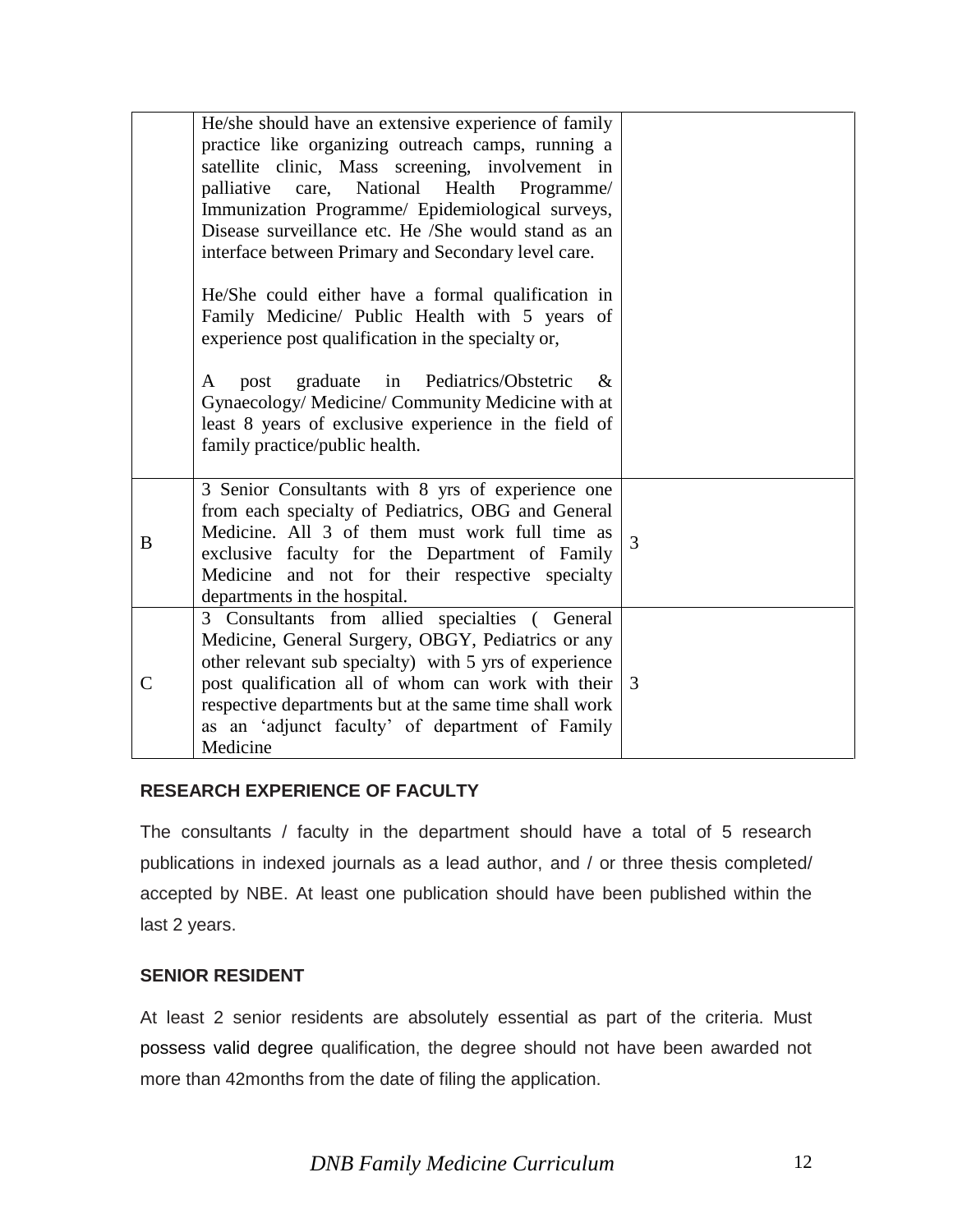#### **COMPREHENSIVETRAININGSUPPORT**

The department should have facilities for thesis support, museum, for teaching specimen, library facility and designated faculty members and staff who can take charge of the training programme and can also act as authority for compliance of training programme. The applicant hospital shall designate the following authorities from its staff for DNB programme:

- **Head of the Institute (Administrative)** : As Nodal compliance officer for rules and regulations governing the programme as prescribed by NBE.
- **Nodal Programme Coordinator:** As a full time resource person for DNB Family Medicine course at the institute. He/she should have an extensive experience of family practice like organizing outreach camps, running a satellite clinic, Mass screening, involvement in palliative care, National Health Programme/ Immunization Programme/ Epidemiological surveys, Disease surveillance etc. He /She would stand as an interface between Primary and Secondary level care.
- **Assistant Programme Coordinator:** As the resource person for DNB trainees either from the management or academic staff, to maintain establishment and related functions related to the DNB courses and trainees.

#### **STIPEND /WAGE/REMUNERATION /SALARY:**

A monthly fee / remuneration / wage or salary that may be paid as a consolidated figure or under heading of fees or allowance to the DNB trainees by the management of the hospital / institute concerned.

As per NBE criteria the accredited hospitals should pay stipend to DNB trainees at par with the stipend being paid to PG trainees of the respective state government or the amount prescribed by the NBE which is HIGHER. The hospital shall give a binding undertaking to that effect clearly specifying the amount of stipend paid to the trainees undergoing training.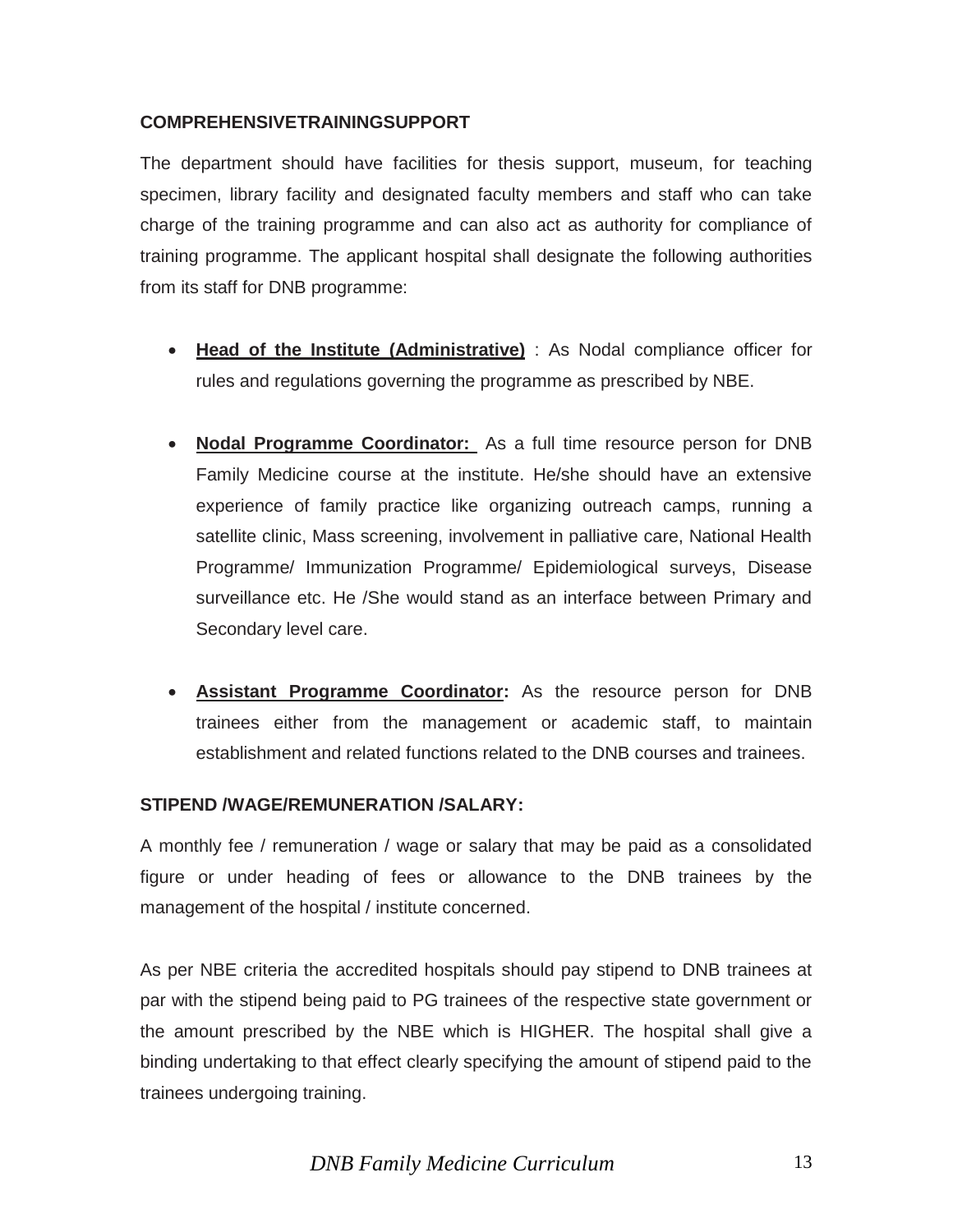#### **GENERAL BEDS**

Beds wherein the patients are admitted at cost / subsidized and the DNB trainees are allowed access to these patients as part of their clinical teaching.

#### **WHOLE TIME BASIS**

The hospital concerned shall be the principal place of practice of these consultants and the consultant shall have no other institutional attachments/affiliation with other hospitals. Part time and visiting consultant shall not be considered as a part of the faculty. They may provide additional support for the training.

#### **FOR SURGICAL EXPOSURE**

- Adequate number of operation theatres
- Adequate equipments as required for the concerned specialty
- Anesthesiologists both for the hospital service and training of candidates
- Other paramedical staff to help in the operation theatre
- Intensive care unit for surgical emergencies
- Post operative ward.

#### **SUPPORTIVESERVICES**

- Radiology and other essential contrast studies
- Clinical Hematology
- Clinical Microbiology
- Clinical Pathology/Histopathology and Cytology
- Any special investigative procedures required for the concerned specialty.
- Department of Dietetics with trained dietician

#### **OUTPATIENTDEPARTMENT**

The hospital should possess adequate space for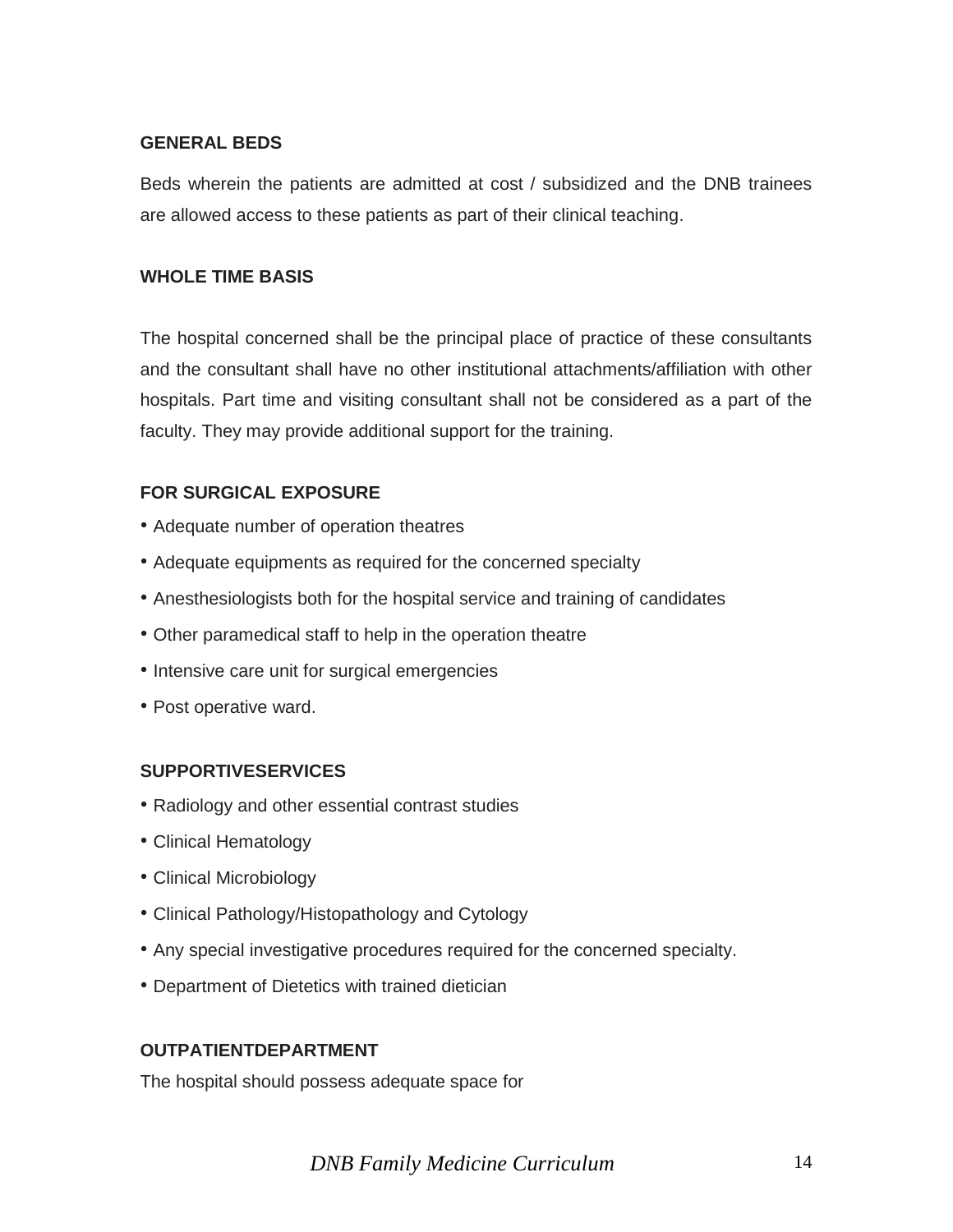- Registration of patients along with facilities for record keeping.
- Adequate number of rooms for examining the patients in privacy.
- Case conference room (OPD) teaching room.
- One or more side rooms for OPD procedures such as pleural aspirations dressings plaster application, minor operation rooms etc.
- Site laboratory to provide immediate facilities, for routine investigative procedures

#### **IN PATIENT DEPARTMENT**

The hospital should possess adequate space for doctor's duty room with adequate toilet, adequate space for each bed and in between for side laboratory, for clinical investigations and separate room for clinical conference (ward teaching).

#### **TRAINING IN BASIC BASICS**

The facilities for training/teaching in Basic Sciences concerning the specialties are required to be fulfilled. The hospital seeking accreditation should arrange appropriate number of lectures /demonstrations /group discussions / seminars in Basic sciences as related to the specialty concerned.

Accredited hospitals should also give each of their DNB trainees a mandatory One month rotation training each year, (in addition to the routine duties) in their Hospital's Laboratory so as to enable them to gain knowledge in Laboratory procedures in subjects like Pathology, Histopathology, Biochemistry, Microbiology, Genetics etc.

The institution may also arrange for training in all Basic Sciences as per the curriculum.

An undertaking to this effect is to submitted to NBE while applying for Accreditation. An undertaking from the Principal of a Medical College or undertaking from the Specialist/faculty member of the concerned specialty needs to be submitted with the application form regarding consent of the specialist / faculty for training in basic sciences.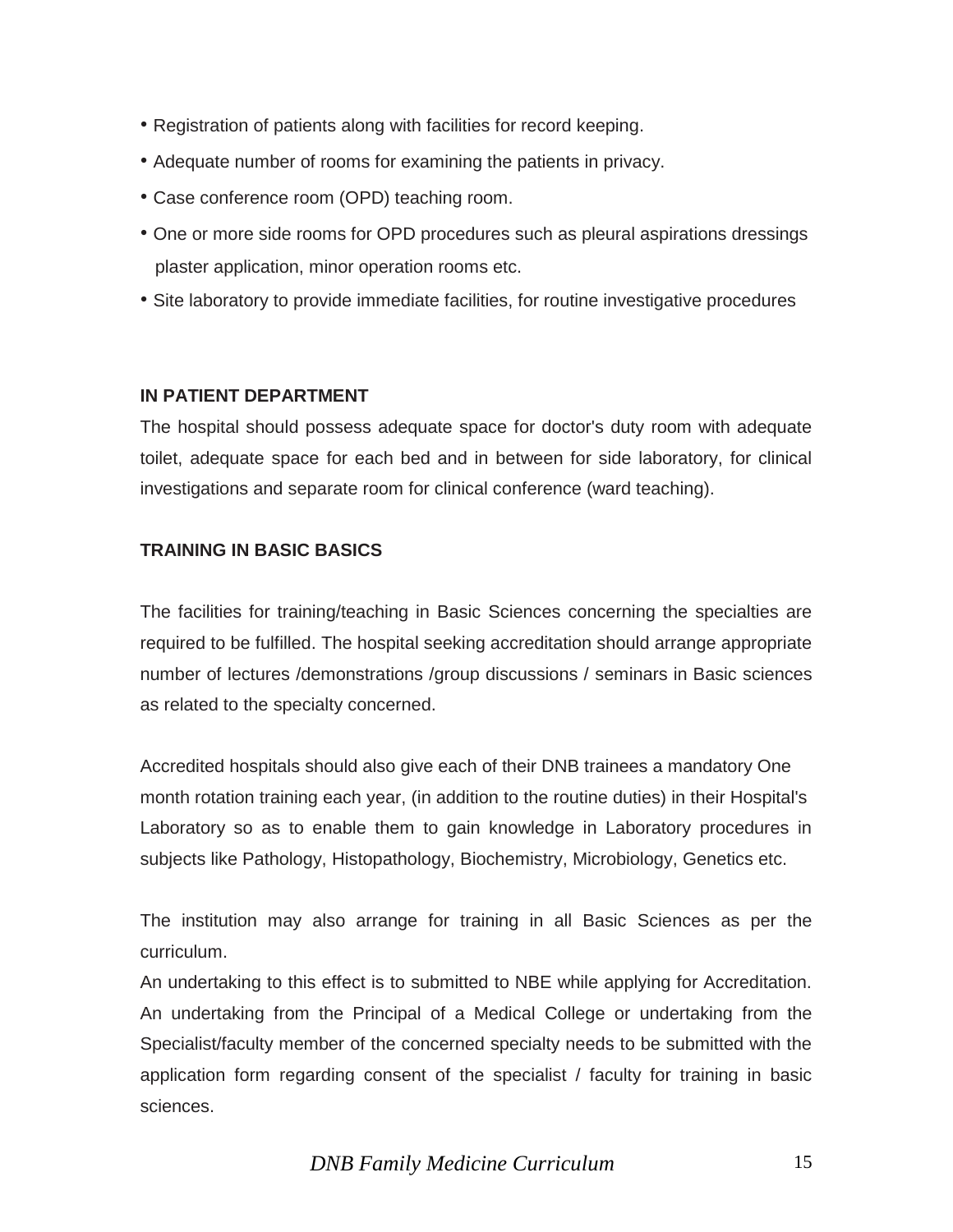#### **GUESTLECTURES**

Guest lectures shall be arranged by the accredited institute / hospital for topics / area of curriculum that require specific attention / focus and/or can not be covered as a matter of routine

## **ROTATIONAL POSTINGS**

During the course, the candidates will attend 27 months of hospital based and 9 months of Field based mandatory rotational postings.

During hospital based postings, the candidate will be placed in various departments as follows:

| $\bullet$ | <b>Pediatrics</b>                           | - 6 months |
|-----------|---------------------------------------------|------------|
| $\bullet$ | Obstetrics & gynecology                     | - 6 months |
|           | • Internal Medicine including mental health | - 6 months |
|           | • Emergency Services including ICU          | - 3 months |
| $\bullet$ | <b>General Surgery</b>                      | - 3months  |
| $\bullet$ | Miscellaneous                               | - 3 months |
|           | (Orthopedics, Ophthalmology,                |            |
|           | ENT, DVD, Psychiatry etc)                   |            |

#### **FIELD BASED MANDATORY ROTATIONAL POSTING**

9 months of rotating field postings for community exposure will be provided through postings at Family Practice Centre (or a primary health centre or a rural/urban health clinic) and satellite clinics as served through through outreach camps, Mass screenings, screening OPD's, Follow up OPD's, epidemiological surveys, immunization camps, Preventive & Promotional health camps, Disease Surveillance etc.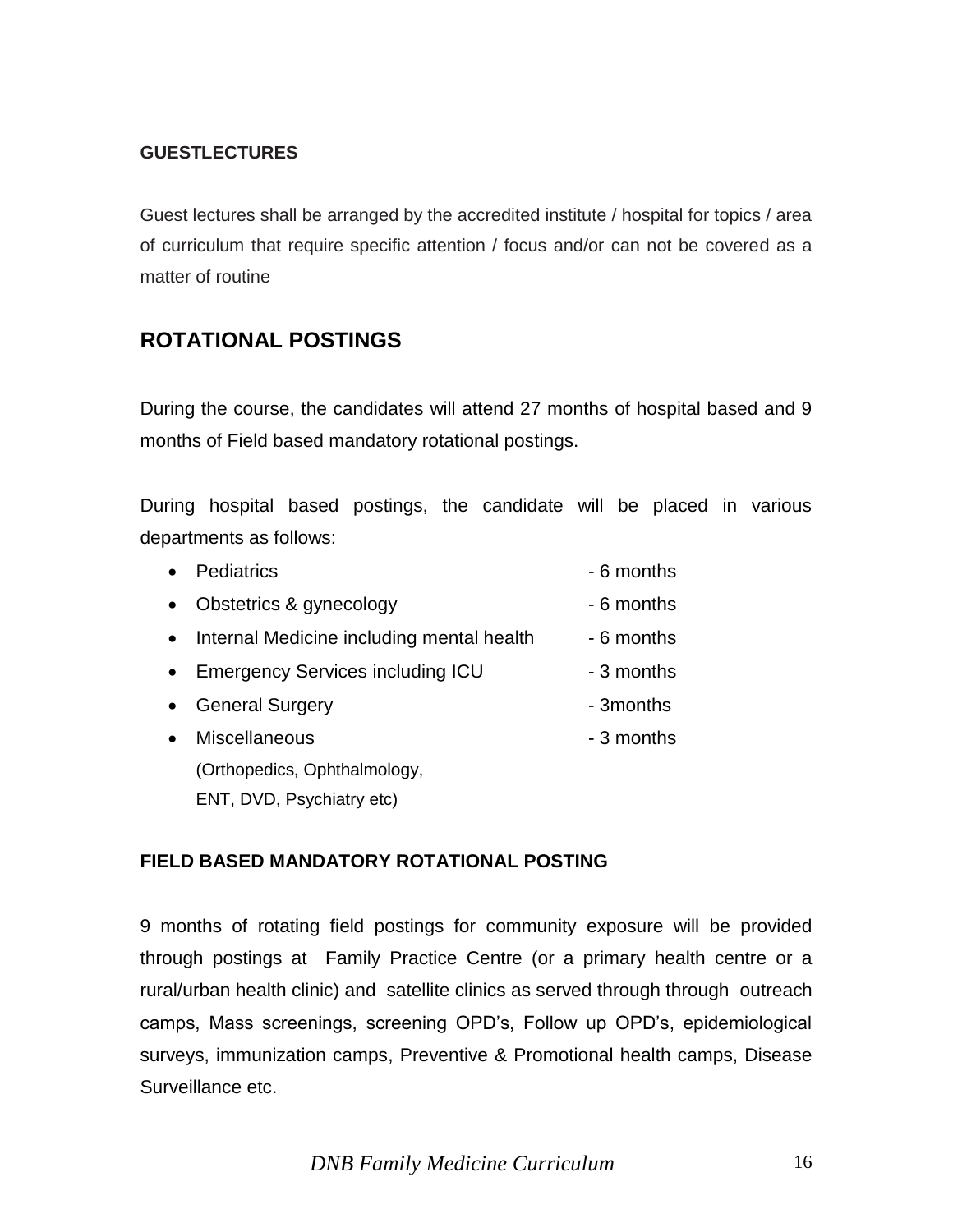Posting at each of these sites should equally be divided into 50% with tutor's practice where the trainee participates in group discussions and planned programs to carry out project of detection and follow-up under supervision and 50% time for independent work with trainees own allotted practice population and he will be required to study and record 5 family profiles, 15 case histories and 20 domiciliary visits and participate in group discussions focused on clinical situations.

The posting duration spread across 3 years of course as follows:

1 st -2 months  $2<sup>nd</sup>$  year -2 months 3<sup>rd</sup> year -5 months

The hospital must arrange for didactic lectures, special clinics as related to concerned specialty, clinical meetings / group discussions/ seminars / workshops / inter unit departmental meetings / journal clubs etc.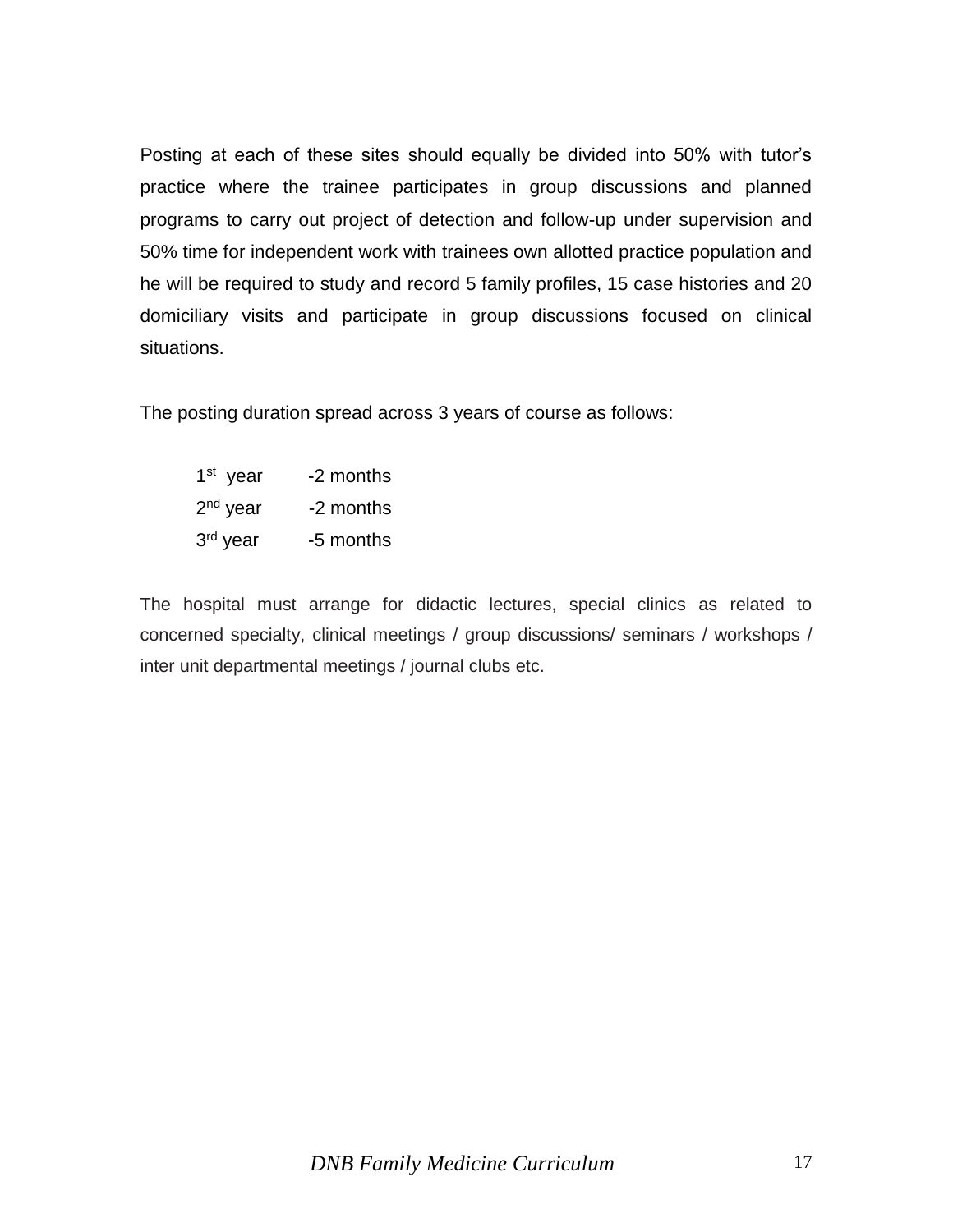## **TEACHING AND TRAINING ACTIVITIES**

**Discussions** : The main teaching/learning activity will be discussions. These will be focussed on clinical situations arising in the family practice and will cover the specific topics as well as subjects of topical interest.

**Case presentations :** The candidates will be required to present to the Programmed Director/Preceptor, cases of clinical interest for discussion. The record of such cases will be maintained in the logbook.

**Family profiles :** The candidates will be required to study the family profiles under the charge of programme director and will be required to maintain records at least of the two families in the logbook.

**Case histories :** The candidates will be required to record eight case histories (two each of medicine, pediatrics, surgery, obstetrics and gynecology).

**Medical and Surgical Procedures**: A candidates will maintain a record of the procedures performed, assisted or observed in the logbook.

**Emergency/Domiciliary visits:** A record of emergencies attended and domiciliary visits made be maintained.

The record for the field posting is to be maintained separately.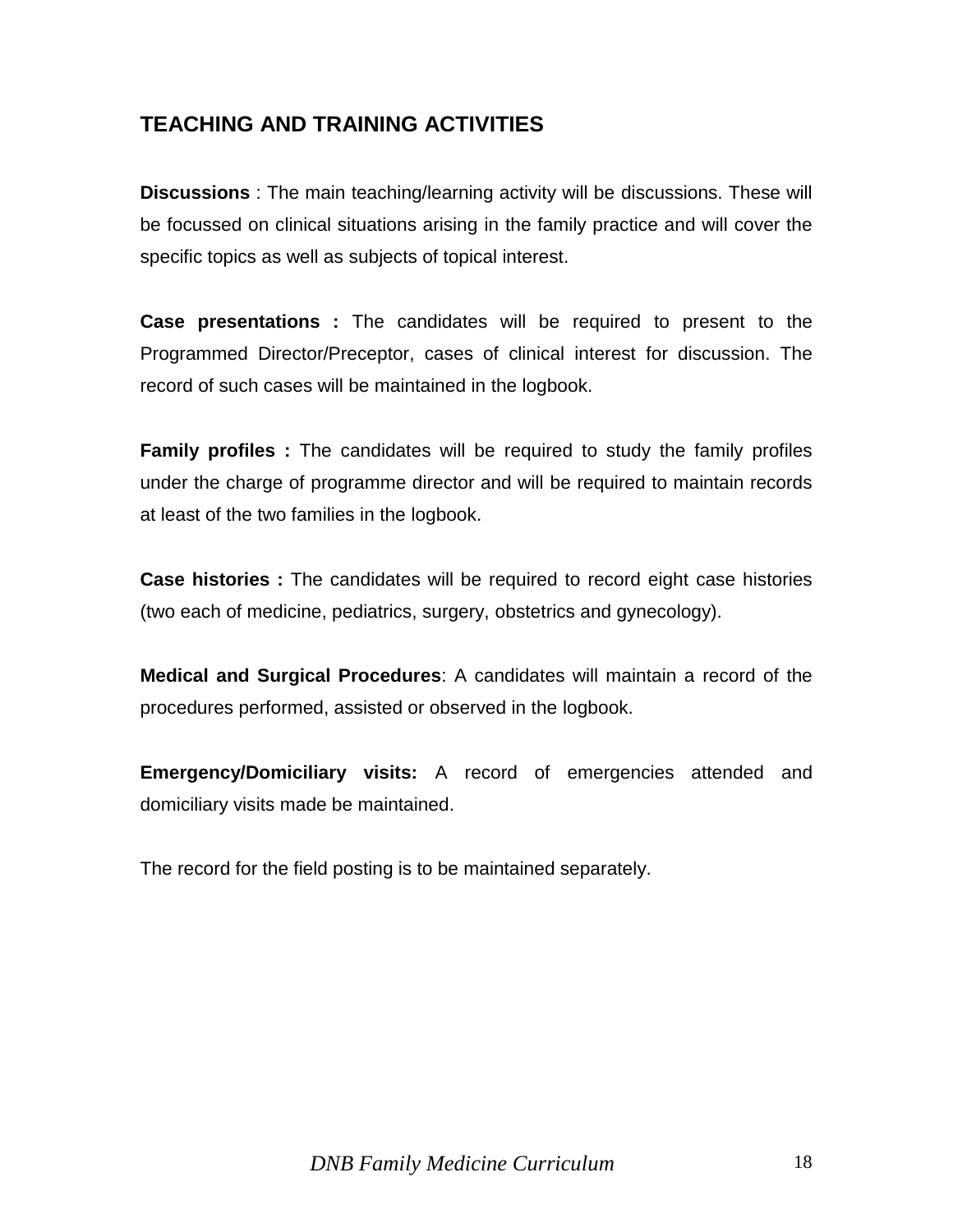## **SYLLABUS**

- 1. Knowledge and skills for life-saving procedures:Medical, Obstetric, Paediatric, including neonatal resuscitation, Surgical and Trauma.
- 2. Maternal and child health : prevention, screening , health education, nutritional guidance and immunization, ante-natal and post-natal check up,well baby clinic and family planning procedures. Age-specific risk assessment including cancer risk, adolescent health and lifestyle guidance.
- 3. Principles of anaesthesia: local, regional and intravenous sedation
- 4. Paediatrics :Growth and development, infectious diseases, malnutrition, immunization and common paediatric illnesses.
- 5. General Medicine:Initial management of all symptoms/health problems, recognition, assessment, management, follow-up of common medical conditions in the community, prevention and health promotion, geriatric problems in the community, palliative care of terminally ill patients,poisoning, chronic disease conditions; hypertension, diabetes, asthma, ischaemic heart disease, obesity, epilepsy and osteoarthritis.
- 6. Diseases of public health importance. e.g., tuberculosis, leprosy, HIV/AIDS, STD and malaria.
- 7. Reproductive and sexual health problems including HIV/STD.
- 8. Common dermatological problems and investigations.
- 9. Mental health problems in a community setting:Common psychological problems pertaining to life-cycle, behavioural problems, substance abuse,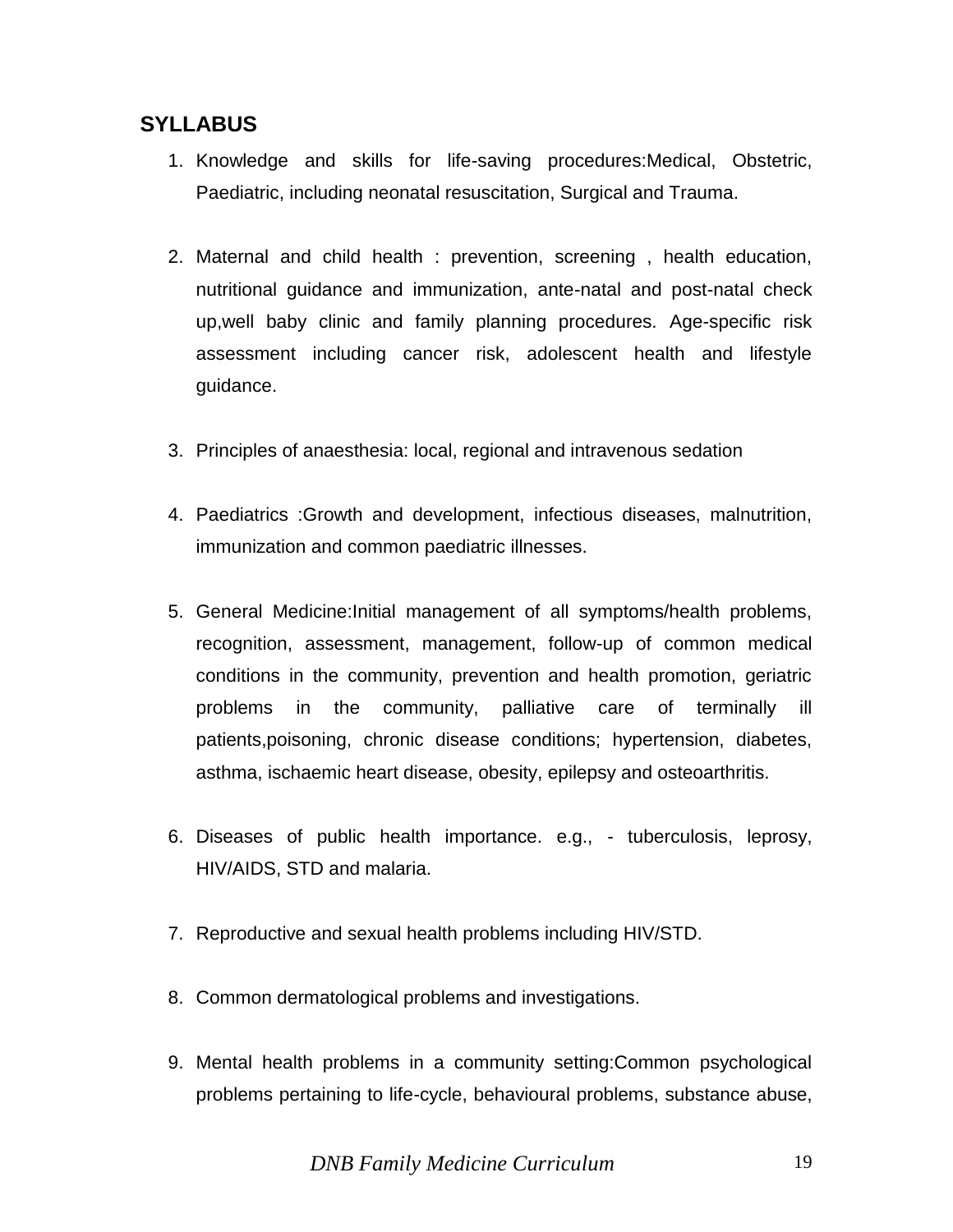domestic violence, psychoneurosis, anxiety and depression, dementia and identification of at risk patients by age, sex and environment.

- 10.Orthopaedics :Reduction of simple fractures and dislocations, trauma management and fundamentals of physiotherapy.
- 11.Common ophthalmological problems, both curable and incurable.
- 12.Common problems in otorhinolaryngology.
- 13.Oral health: management of dental emergencies and preventive measures.
- 14.Occupational health.
- 15.Radiodiagnosis: Interpretation of x-rays, preparation for radiological and imaging procedures, understanding interpretation and limitations of other imaging technologies.
- 16.Hospital and practice management : Management science/organization, management of clinics, resource management, financial management, accounting and auditing and health economics and health insurance schemes.
- 17.Basic epidemiology and clinical epidemiology
- 18.Biostatistics.
- 19.Behavioral and social sciences related to family medicine.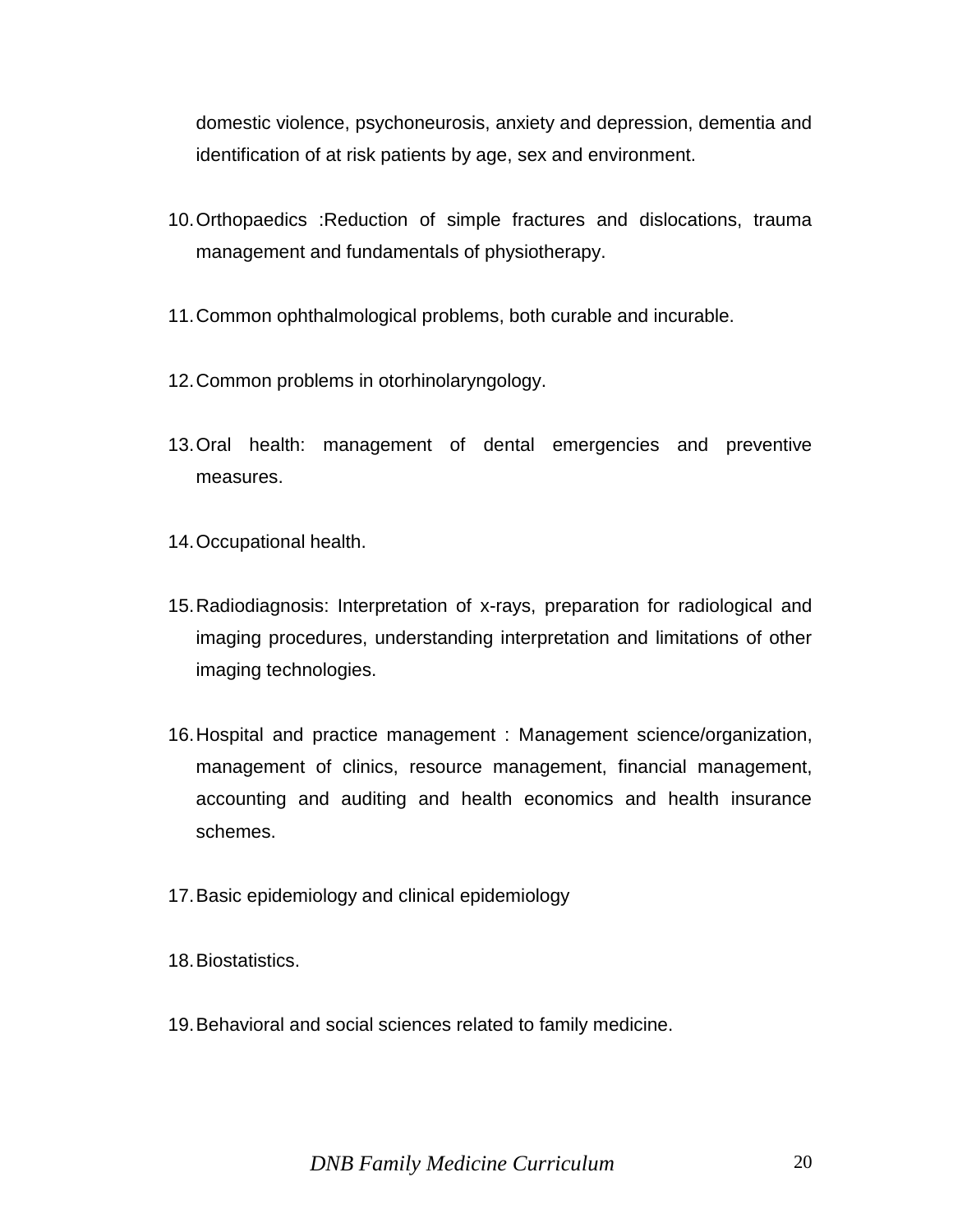- 20.Research methodology use of quantitative and qualitative research methods, use of statistical packages, writing scientific papers.
- 21.Critical appraisal of literature and evidence-based medicine.
- 22.Communication skills with patients, peers, through media and publications.
- 23.Legal and ethical considerations in family practice, Medical negligence and consumer protection act.

#### **PROCEDURAL SKILLS**

The students are expected to acquire following skills :

- 1. Anaesthesiology: Endotracheal intubation; intravenous access (peripheral and central lines, venesection, intravenous infusion); anaesthesia (local, regional, intravenous sedation).
- 2. Medicine : cardio-pulmonary resuscitation (CPR) and advanced cardiac, trauma, obstetric life supports, lumbar puncture, pleural aspiration, peritoneal aspiration, drainage of tension pneumothorax, nasogastric intubation and lavage; intravenous, intramuscular, intradermal and intralesional injections; intra-articular injection and aspiration; take an ECG.
- 3. Obstetrics & Gynaecology : conduction of normal delivery, making and suturing of episiotomy, management of breech delivery and retained placenta; repair of perineal laceration; vacuum extraction, forceps extraction; speculum examination, cervical smear, IUCD insertion.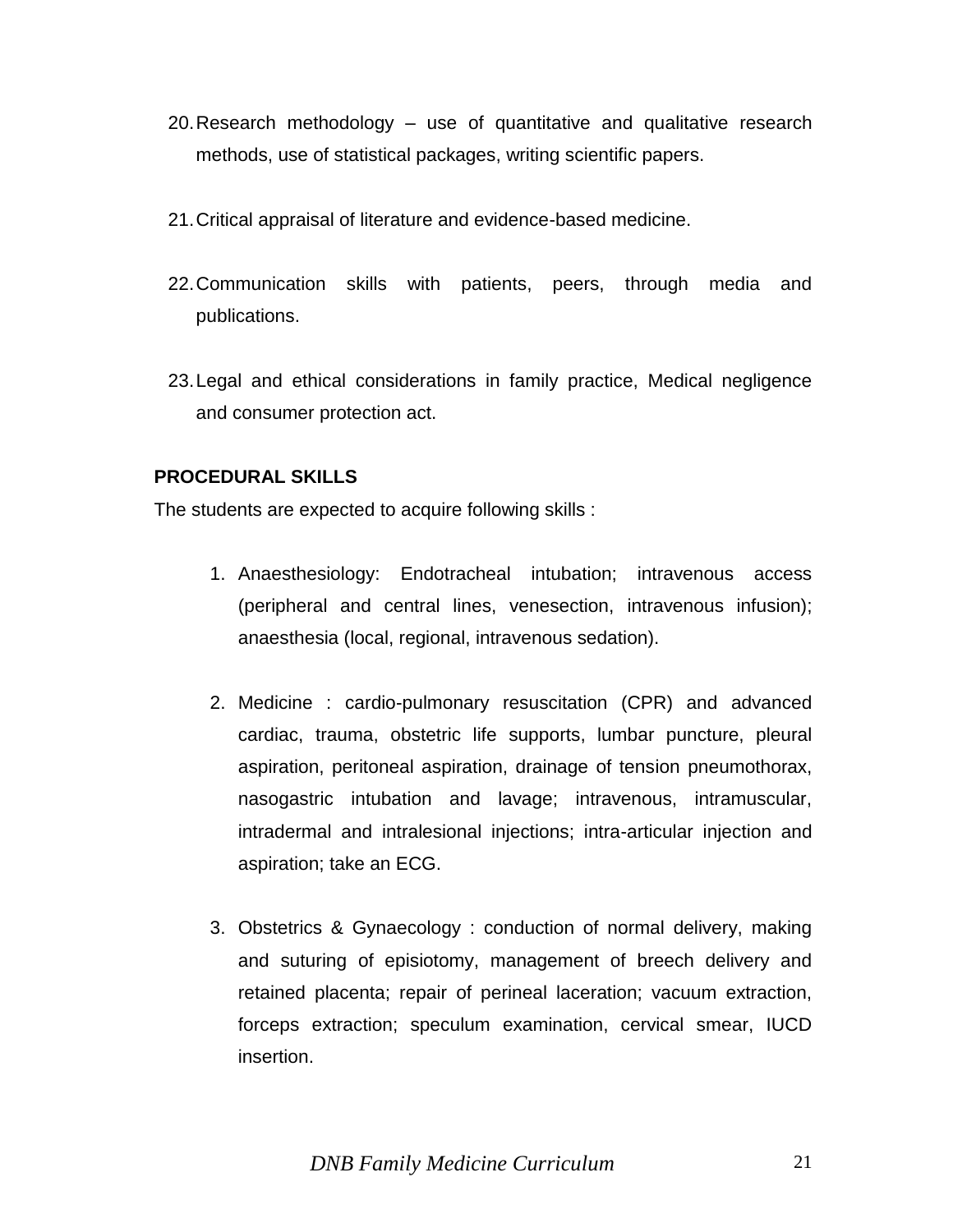- 4. Ophthalmology : funduscopy, removal of foreign bodies.
- 5. Orthopaedics : splinting of fractures, reduction of simple fractures and dislocation; application of casts.
- 6. Otorhinolaryngology : removal of foreign bodies from nose, syringing of ear, nasal packing; use of otoscope.
- 7. Paediatrics : resuscitation of the newborn; intraosseous infusions.
- 8. Pathology : haemoglobin level, erythrocyte sedimentation rate, total and differential leukocyte count, blood picture, routine and microscopic examination of urine and stool; taking swabs from various orifices and wounds; Fine Needles Aspiration; performing Gram stain and Ziehl-Neelsen stain; microscopy of urethral and vaginal discharge; blood sugar with glucometer; use of uristix etc.
- 9. Surgery : Assessment and closure of traumatic wounds; burns; incision and drainage of abscess; in-growing toe-nails; excision and biopsy of superficial swellings; venesection; urethral catheterization; suprapubic cystostomy; circumcision in adults; intercostals tube drainage; tracheostomy; screening for breast cancer.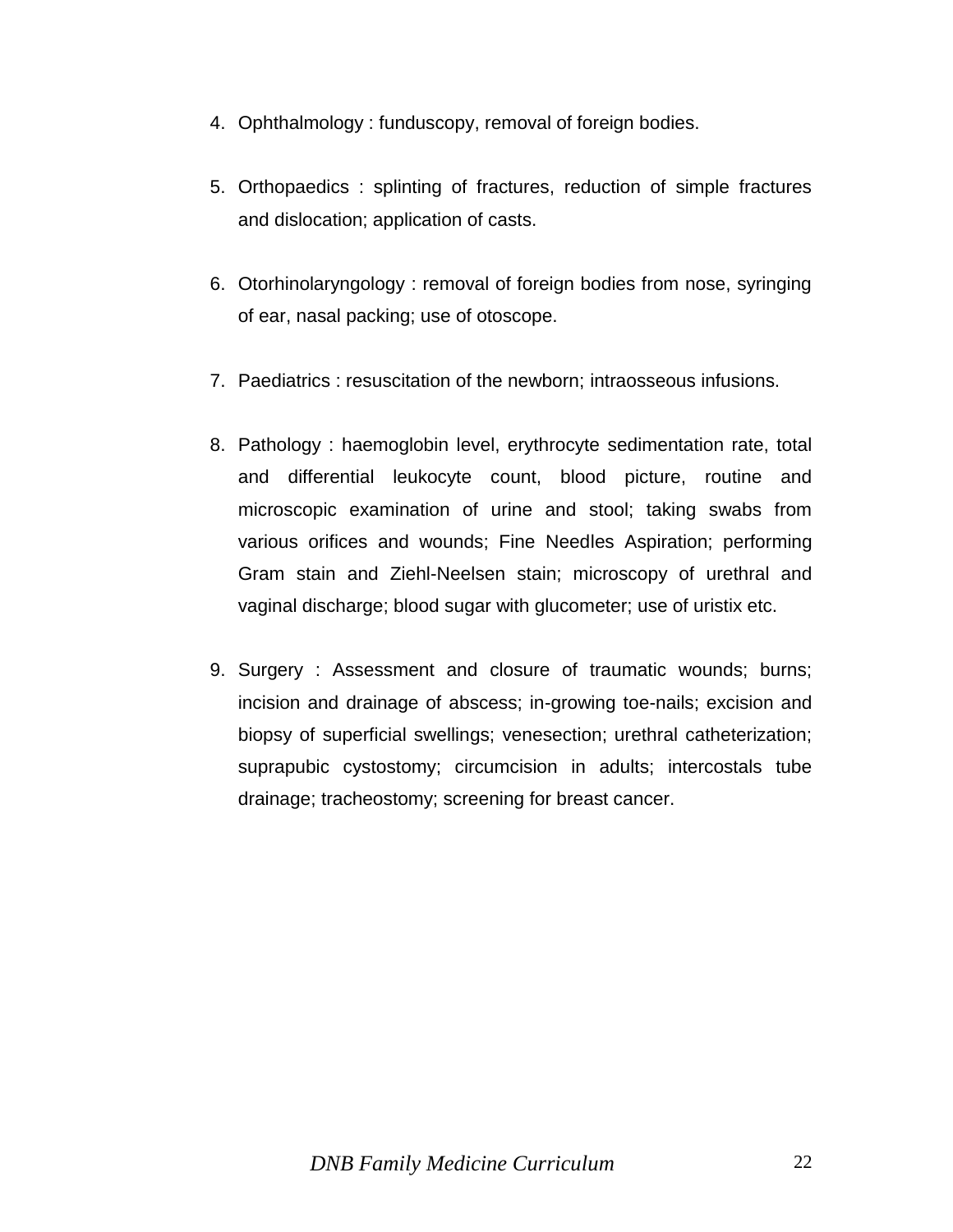## **Competencies to Be Acquired by the Candidates**

- Effective management of common diseases within the limited resources of family practice setting including:
	- Common symptoms/illnesses
		- Psychosocial problems
		- Chronic diseases
	- Common emergencies
- Identification of complex health problems and appropriate referral
- Promotion of health and prevention of disease, and knowledge about the national health programmes
- First aid, CPR, transportation of patients
- Basic laboratory investigations, techniques, interpretation
- Essential drug list, rational prescribing and prescription writing
- Recognition and evaluation of conditions requiring surgical diagnosis and procedure
- Neonatology, growth and developmental disorders, genetic and paediatric illnesses
- Antenatal, intranatal and postnatal care, normal labour and puerperium, diagnosis and management of pregnancy related complications and awareness of family welfare programmes
- Ability to care for disadvantaged groups in the community such as the elderly, mentally and physically handicapped persons
- General epidemiological levels of prevention and control of common CD's and NCD's
- Soft tissues, bone and joint diseases, fractures, dislocations, sprains, PMR
- Recognition of common eye diseases and diagnosis, management and referral of all emergencies in eye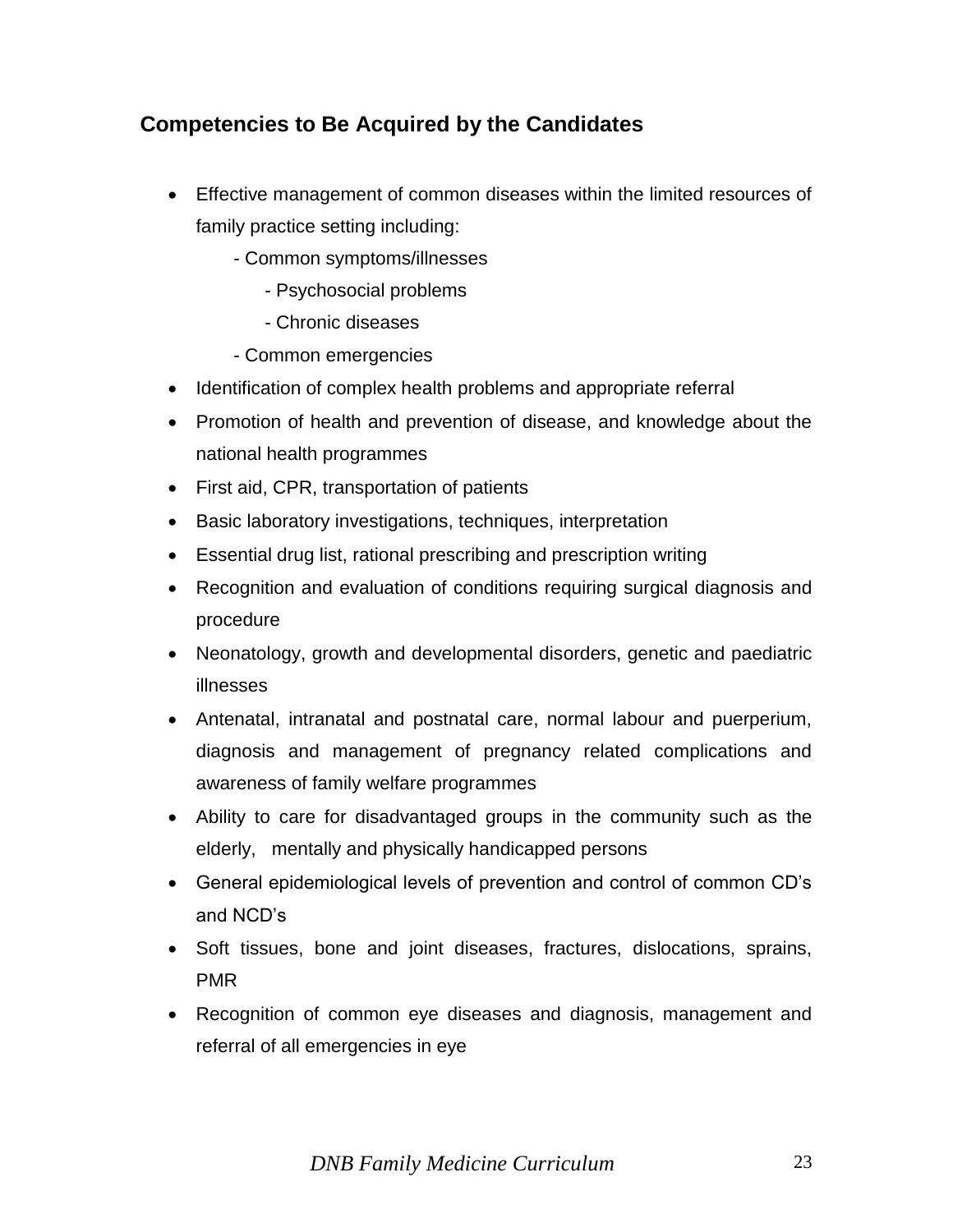- Recognition and first line management of common diseases of ear, nose and throat
- Prevention diagnosis and management of common dermatological conditions
- Basic principles of anaesthesiology
- Development of managerial skills
- Behavioural and social sciences related to family medicine
- Legal and ethical considerations in family practice
- National health insurance schemes
- Health education
- Nutrition and dietetics, occupational health, reproductive and child health, disaster management
- Research methodology use of quantitative and qualitative research methods, use of statistical packages, writing scientific papers
- Palliative care and domiciliary care
- Basics of Biostatistics for analysis of qualitative and quantitative data
- Medical Informatics:
	- o Information retrieval and handling
	- o Literature searches
	- o Computer literacy in respect of patient management
	- o Search for medical information
	- o Statistical packages for analysis of data
- Database management and auditing
- Basics of hospital management Quality assurance
- Management of basic dental emergencies and preventive measures
- Basics of health economics
- Basics of resource and financial management
- Ability to teach and supervise undergraduates, postgraduates and other levels of para-medical staff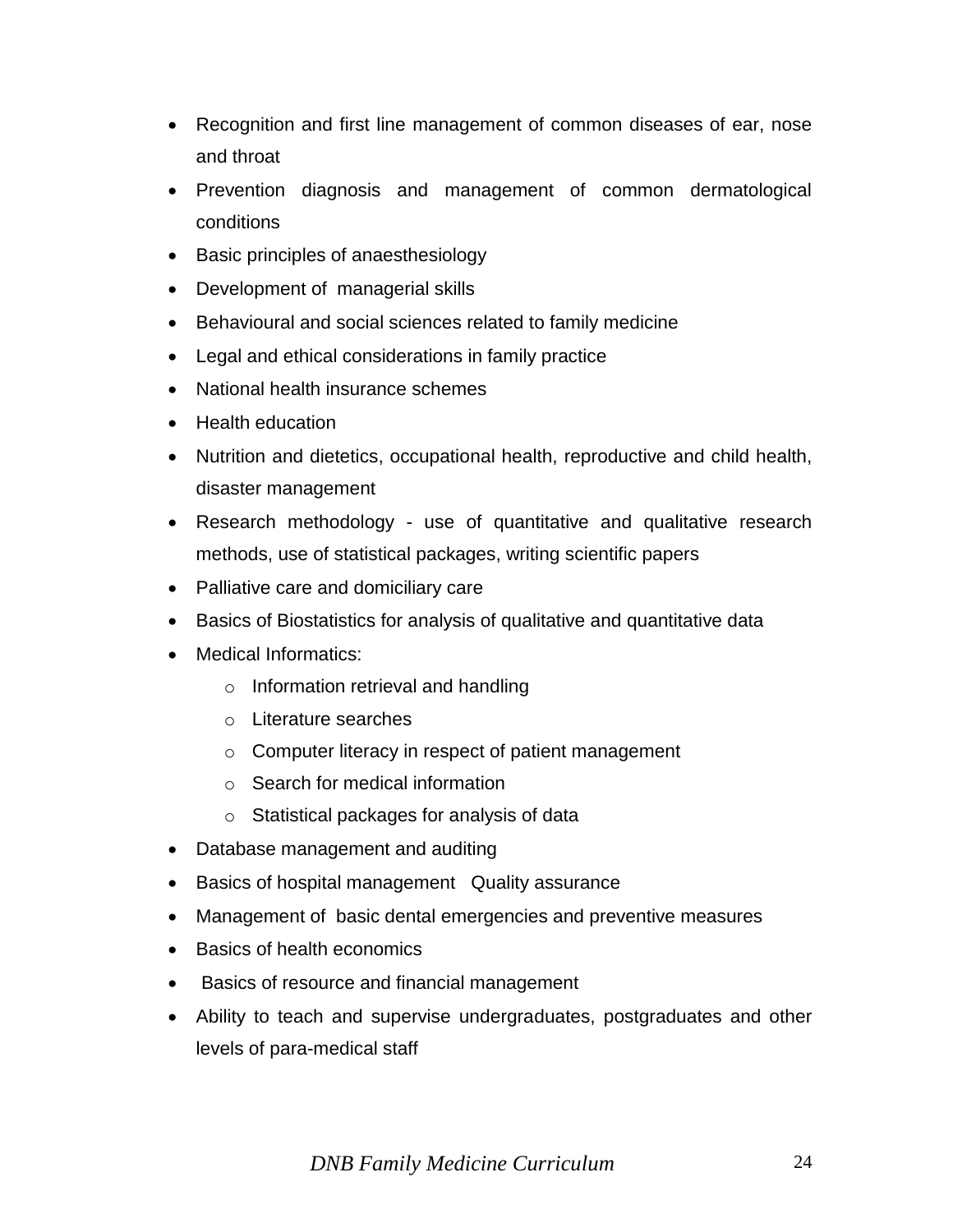Development in a particular area of expertise within family medicine e.g., counseling for psychosocial problems

## **Procedures Performed**

- Venepuncture And Cut-Down
- Gastric Lavage And Enema
- Lumbar Puncture
- Urethral Catheterization
- Thoracocentesis and Paracentesis
- Skin Biopsy
- Electrocauterization of warts
- Evacuation of Incomplete Abortion Dilation and Curettage
- Using Partogram
- Fine Needle Aspiration Cytology
- Incision and Drainage
- Suturing
- Dressing of Open Wounds
- Circumcision
- Reduction of Paraphimosis
- Water Seal Drainage
- Vasectomy
- Tracheostomy
- Proctoscopy
- Refractive Error Assessment
- Tonometry
- Fundoscopy
- Removal of Foreign Body in Eye
- Otoscopy, Rhinoscopy, Laryngoscopy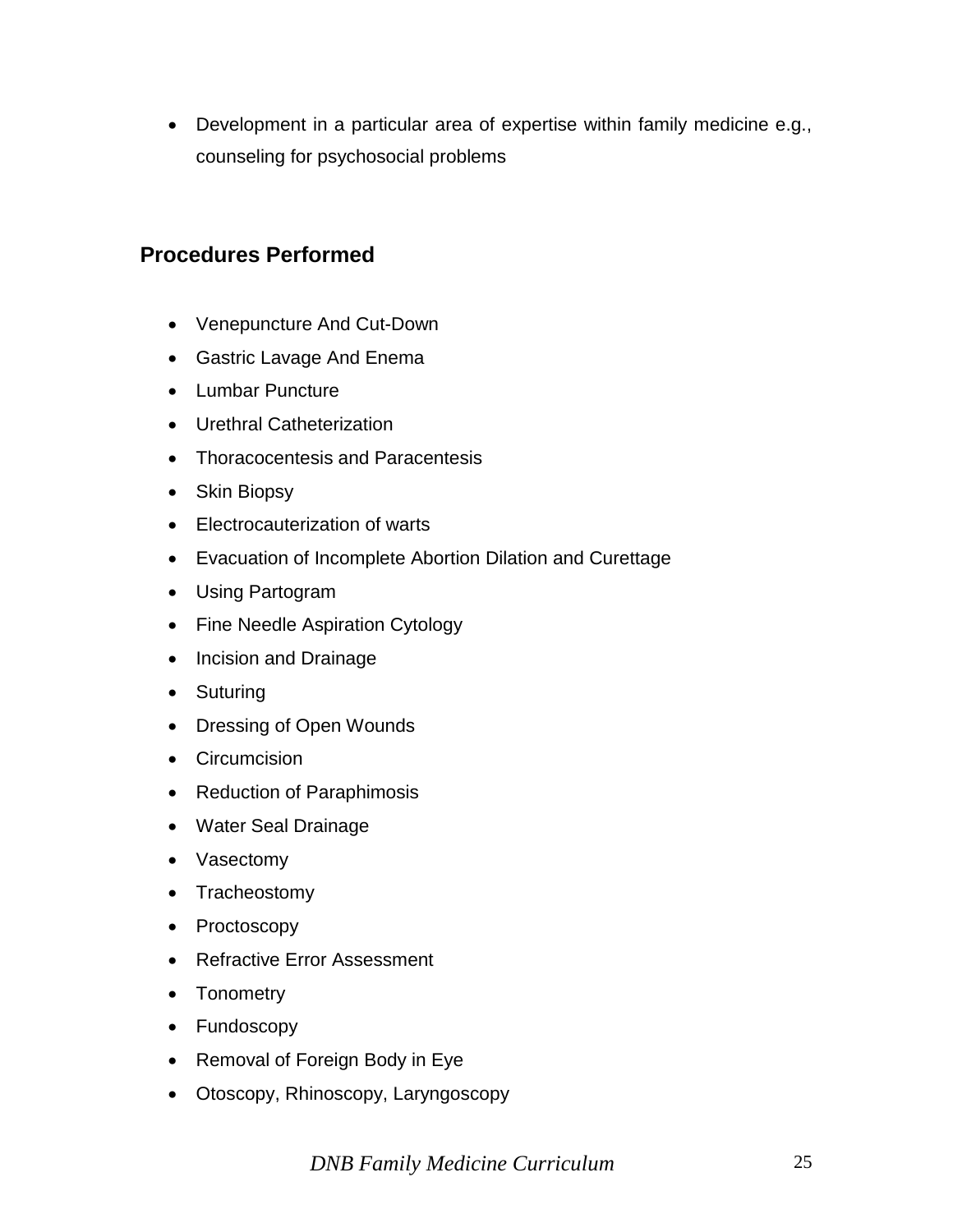- Foreign Body Removal for Ear & Nose
- Ear Syringing
- Hearing Tests
- Transportation Protocol of trauma patients
- Plaster of Paris Types and application
- Removal of POP
- First Aid In Traumatic Fractures
- Cardiopulmonary Resuscitation
- Defibrillation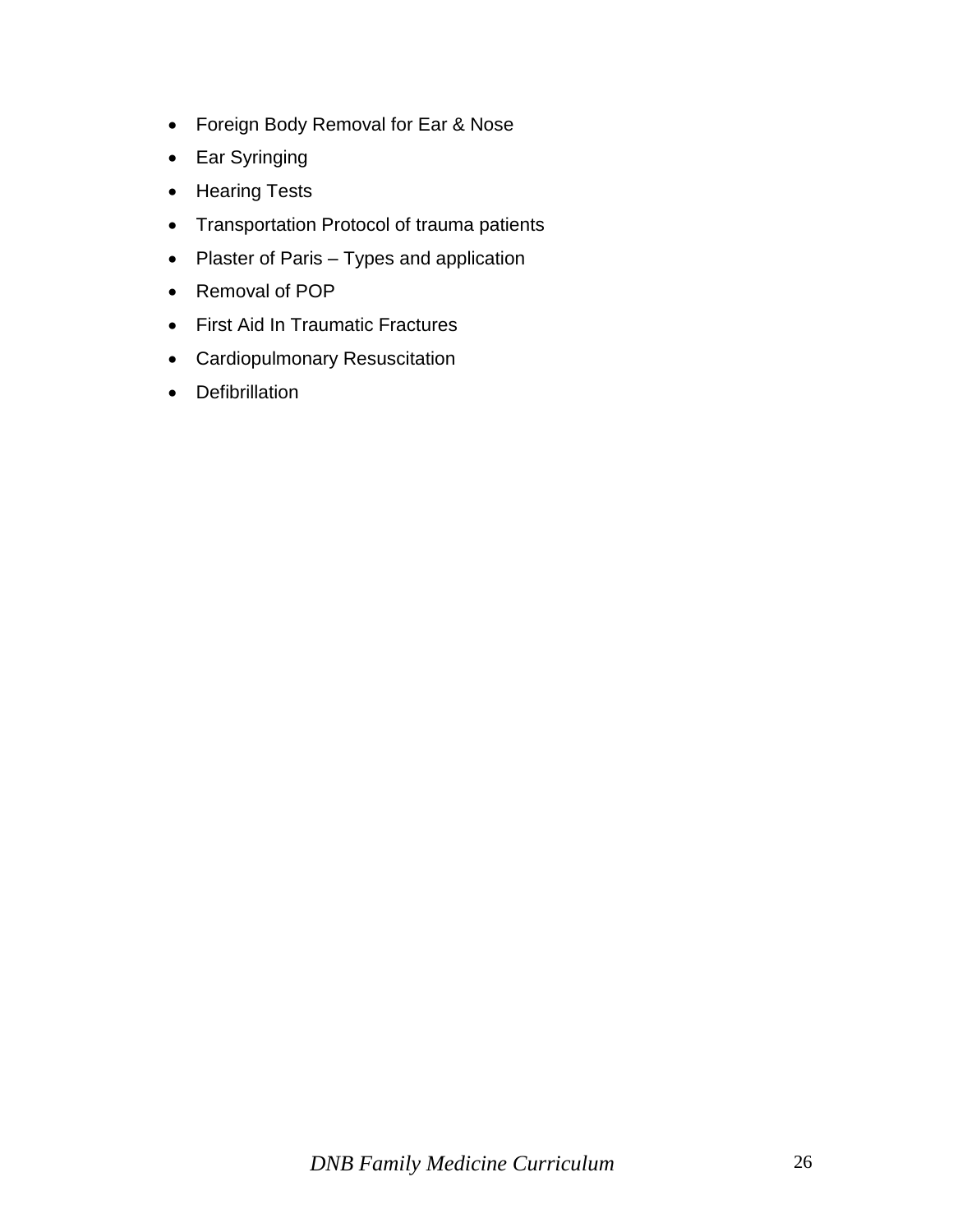## **THESIS**

The candidates are required to submit a thesis at the end of three years of training as per the rules and regulations of NBE.

#### **Guidelines for Submission of Thesis/Dissertation By Candidates**

Research shall form an integral part of the education programme of all candidates registered for DNB degrees of NBE. The Basic aim of requiring the candidates to write a thesis/dissertation is to familiarize him/her with research methodology. The members of the faculty guiding the thesis/dissertation work for the candidate shall ensure that the subject matter selected for the thesis/dissertation is **feasible, economical** and **original**.

#### **Guidelines**

- a) The dissertation may be normally restricted to the size of 100 pages, to achieve this, following item may be kept in view :
	- i. Only contemporary and relevant literature may be reviewed.
	- ii. The techniques may not be described in detail unless any modification / innovations of the standard techniques are used and reference may be given.
	- iii. Illustrative material may be restricted
	- iv. Since most of the difficulties faced by the residents related to the work in clinical subject or clinically oriented laboratory subjects the following steps are suggested :
	- v. The number of clinical cases to be included in the dissertation may be limited. No number is therefore, prescribed and it will vary from topic to topic.
	- vi. For prospective study, as far as possible the number of cases should be such that adequate material, judged from the hospital attendance, will be available and the candidate will be able to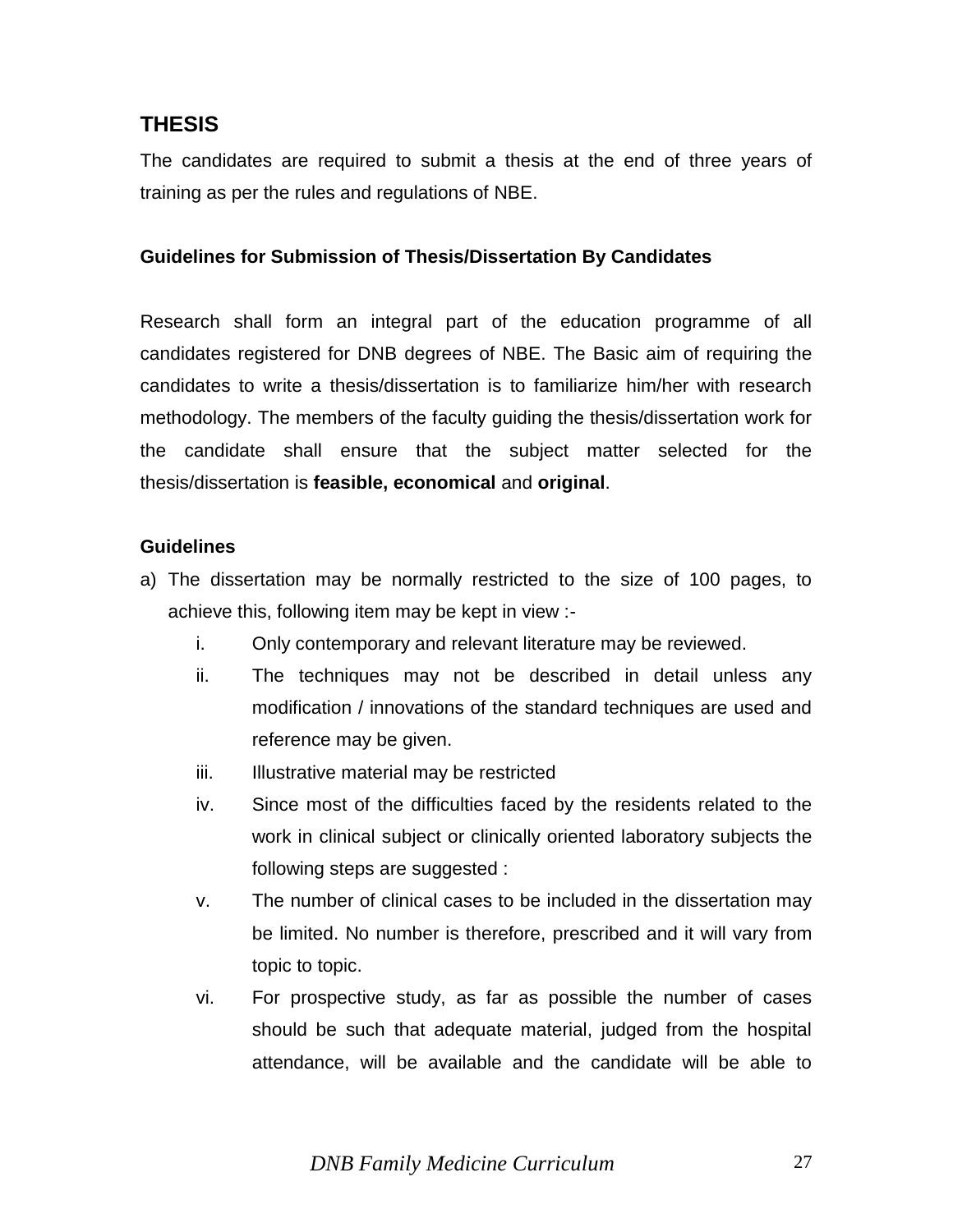collect the case material within a period of 6-12 months so that he / she is in a position to complete the work within the stipulated time.

- vii. The objective of the study should be limited and well defined.
- viii. As far as possible, only clinical or laboratory data of investigations of patients or such other material easily accessible in the existing facilities should be used for the study
- ix. The laboratory work required to be performed by the residents of clinical departments should be minimal. For this purpose technical assistance, wherever necessary, may be provided by the department concerned. The resident of one specialty taking up some problem related to some other specialty should have some basic knowledge about the subject and he/she should be able to perform the investigations independently. Wherever some specialized laboratory investigations are required, a co-guide may be co-opted from the concerned investigative department. The quantum of laboratory work to be carried out by the candidate should be decided by the guide and co-guide be mutual consultation.
- x. The clinical residents may not ordinarily be expected to undertake experimental work or clinical work involving new techniques not hitherto perfected or the use of chemicals or radio isotopes not readily available. They should however, be free to enlarge the scope of their studies or undertake experimental work on their own initiative but all such studies may be feasible within the existing facilities.
- xi. The residents should be able to use freely the surgical pathology / autopsy data if it is restricted to diagnosis only. If however, detailed histological data are required the resident will have to study the case himself with the help of guide / co-guide. The same will apply in case of clinical data.
- b. Statistical methods used for analyses will be described in detail.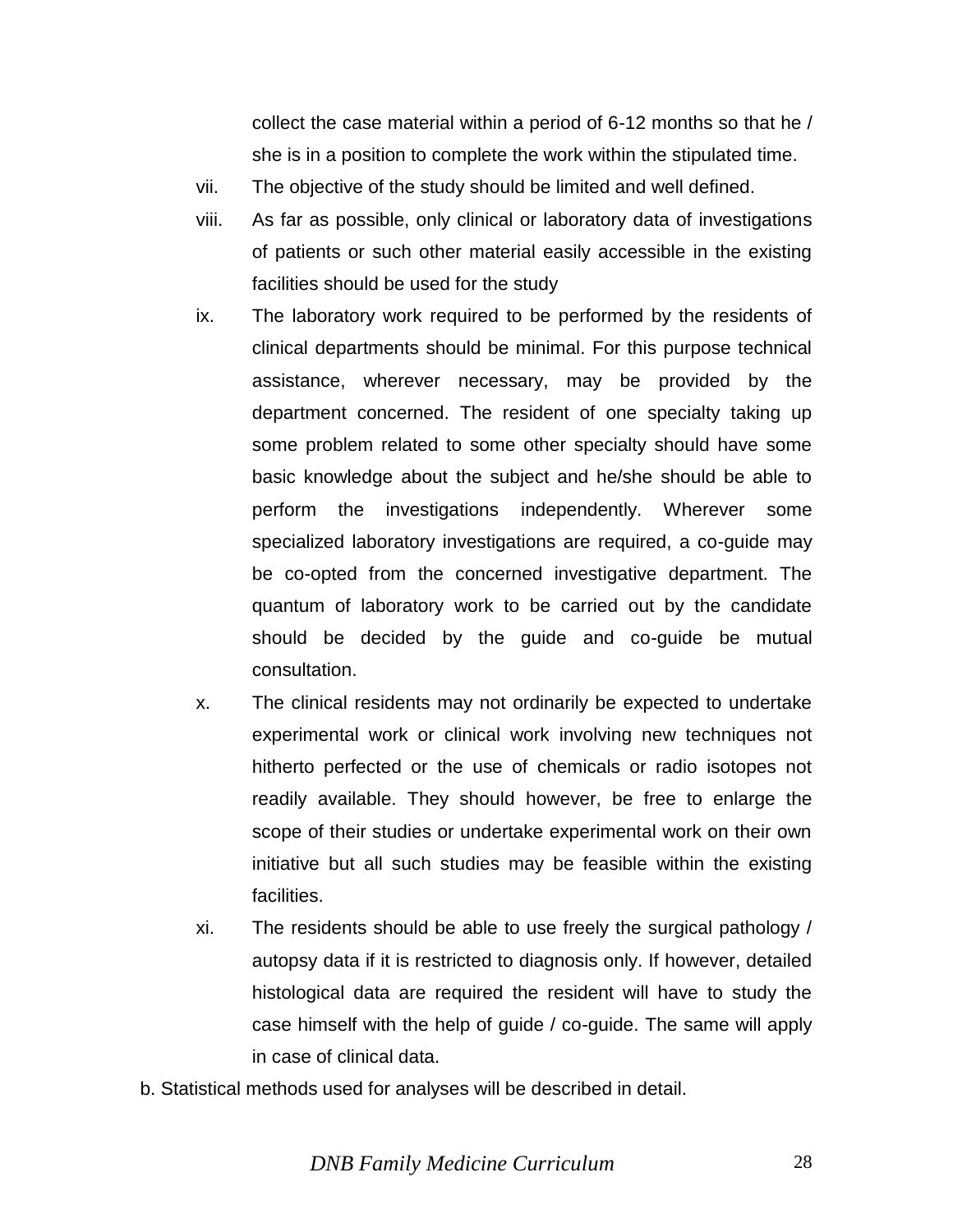#### **Thesis Submission to NBE**

- 1. As per NBE norms, writing a thesis is essential for all DNB candidates towards partial fulfillment of eligibility for award of DNB degree certificate.
- 2. DNB candidates are required to submit their thesis before the cut off date which shall be 30th June of same year for candidates appearing for their scheduled December final theory examination. Similarly candidates who shall be appearing in their scheduled June DNB final examination shall be required to submit their thesis by 31st of preceding December.
- 3. Thesis should be hard bound and the front cover page should be printed in the standard format. A hard bound thesis should be accompanied with:
	- I. A summary of thesis.
	- II. Thesis submission form duly completed.
	- III. NBE copy of challan in original.
	- IV. Soft copy of thesis in a CD duly labeled.
	- V. Copy of letter of registration with NBE.
- 4. A declaration of thesis work being bonafide in nature and done by the candidate himself at the institute of DNB training need to be submitted bound with thesis.
- 5. It must be signed by the candidate himself/herself, the thesis guide and head of the institution, failing which thesis shall not be considered.
- 6. If thesis is rejected or needs to be modified for acceptance, NBE will return it to the candidate with suggestion of assessors in writing for modification.
- 7. If any unethical practice is detected in work of the Thesis, the same is liable to be rejected. Such candidates are also liable to face disciplinary action as may be decided by NBE.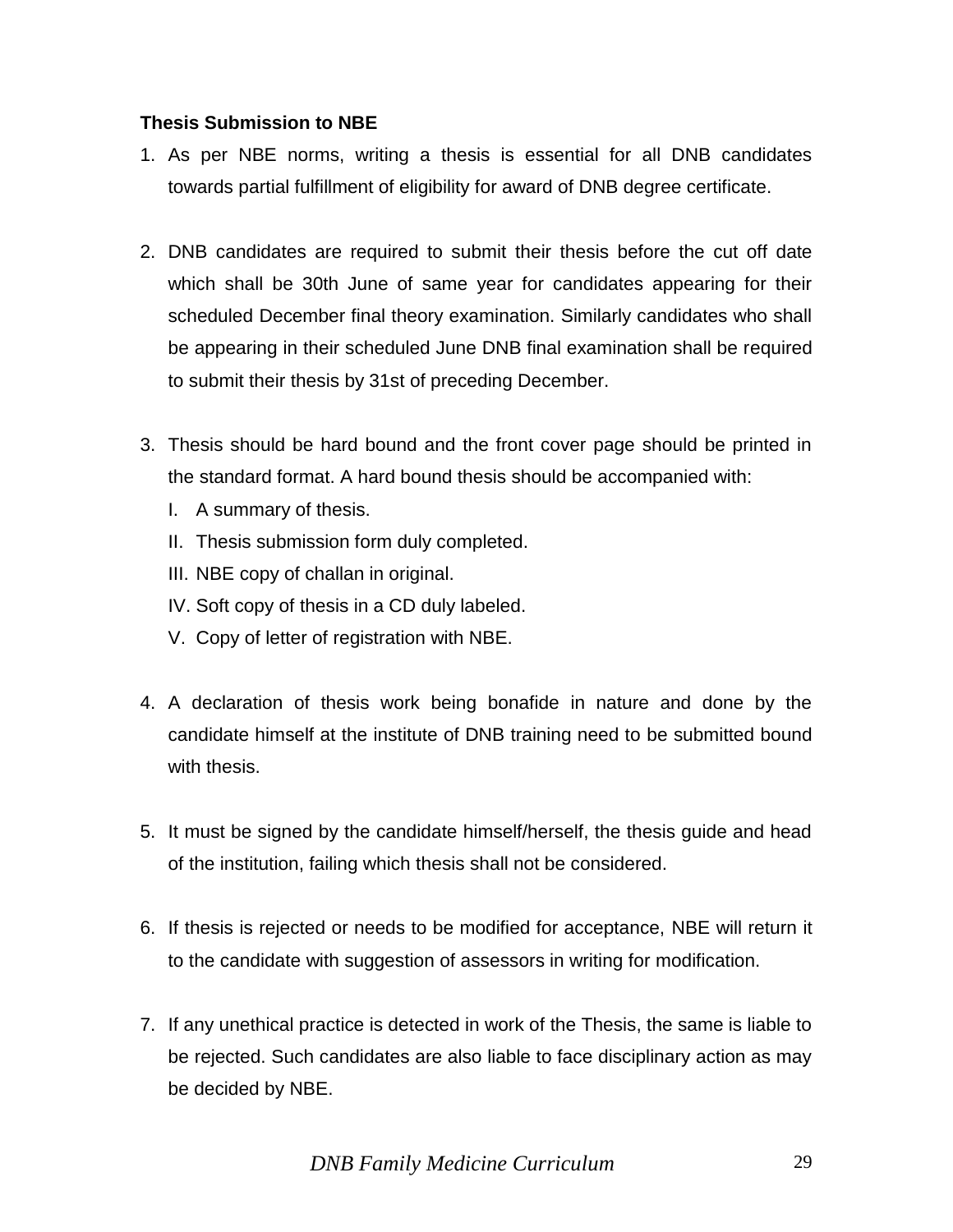8. The thesis is to be submitted 6 MONTHS before the commencement of the DNB examination along with thesis evaluation fees of Rs. 1500/- drawn in favor of NATIONAL BOARD OF EXAMINATIONS - payable at New Delhi, for evaluation.

#### **Guidelines for Writing of Thesis/Dissertation**

**Title** - Should be brief, clear and focus on the relevance of the topic.

**Introduction** – Should state the purpose of study, mention lacunae in current knowledge and enunciate the Hypothesis, if any.

**Review of Literature** – Should be relevant, complete and current to date.

**Material and Methods-** Should include the type of study (prospective, retrospective, controlled double blind) details of material & experimental design procedure used for data collection & statistical methods employed; statement of limitations ethical issues involved.

**Observations**– Should be Organized in readily identifiable sections Having correct analysis of data be presented in appropriate charts, tables, graphs & Diagram etc. These should be statistically interpreted.

**Discussion-** Observations of the study should be discussed and compared with other research studies. The discussion should highlight original findings and should also include suggestion for future.

#### **Summary and Conclusion**

**Bibliography -** Should be correctly arranged in Vancouver pattern.

**Appendix—**All tools used for data collection such as questionnaire, interview schedules, observation check lists etc should be put in the annexure.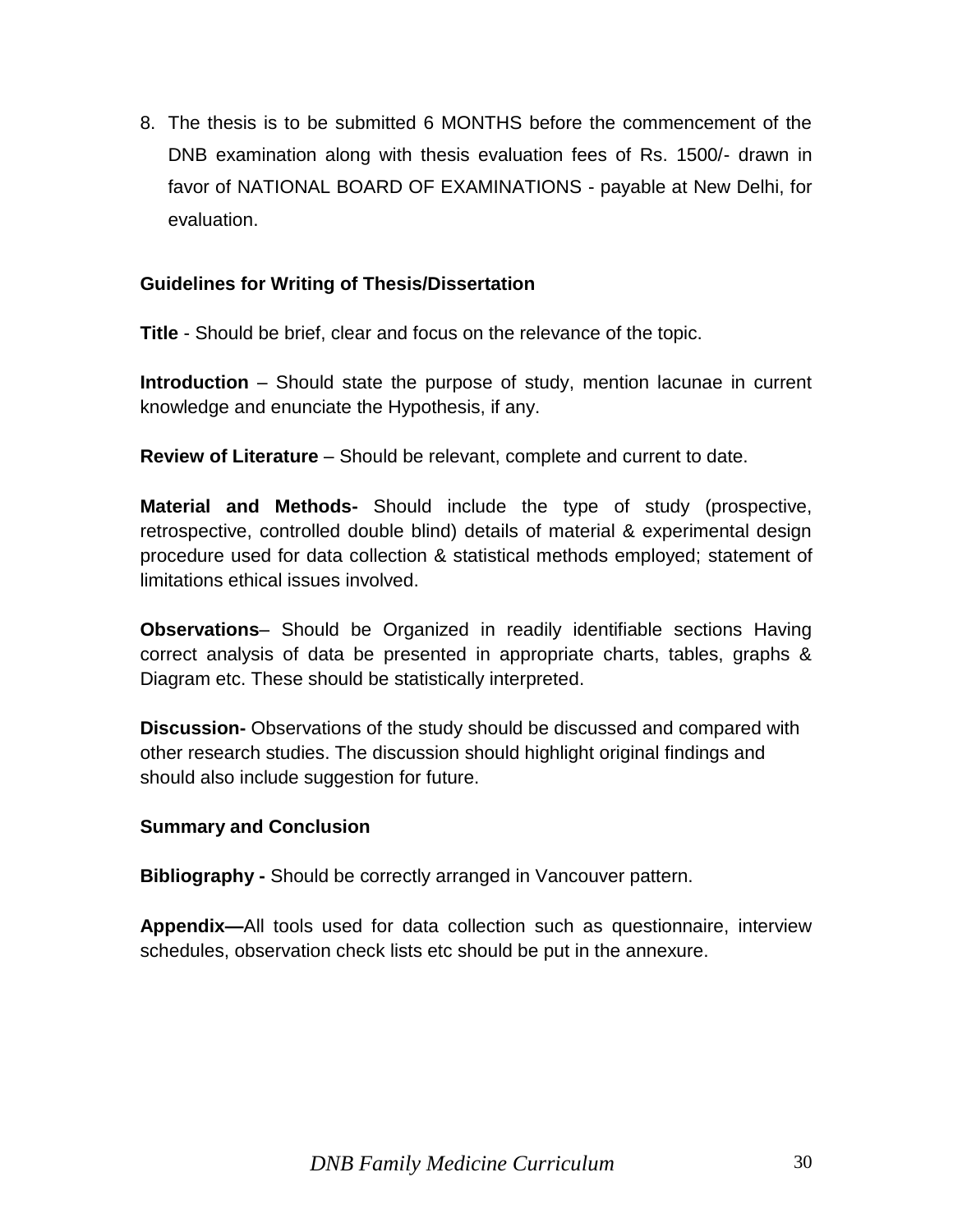### **LOG BOOK**

A candidate shall maintain a log book of operations (assisted / performed) during the training period, certified by the concerned post graduate teacher / Head of the department / senior consultant.

This log book shall be made available to the board of examiners for their perusal at the time of the final examination.

The log book should show evidence that the before mentioned subjects were covered (with dates and the name of teacher(s) The candidate will maintain the record of all academic activities undertaken by him/her in log book .

- 1. Personal profile of the candidate
- 2. Educational qualification/Professional data
- 3. Record of case histories (Fifteen cases) studied by him/her. (Model should be given in the log book) Three case histories pertaining to predominantly
- 4. Medical problems, three predominantly Surgical, two Paediatrics, while the rest seven may pertain to other disciplines like Obstetrics and Gynaecology, Ophthalmology, ENT, Dermatology, Psychiatry etc.
- 5. Record of Family Profiles Candidates will maintain the profiles of at least five families in which at least one member of the family has health problem, eliciting its impact on the family and the role of family taking into account their social cultural and the economic consideration.
- 6. Procedures learnt The candidates are expected to learn Medical and Surgical procedures during their advance training in Family Medicine. The record should depict medical and surgical procedures observed, assisted and performed during the period of training.
- 7. Record of case Demonstration/Presentations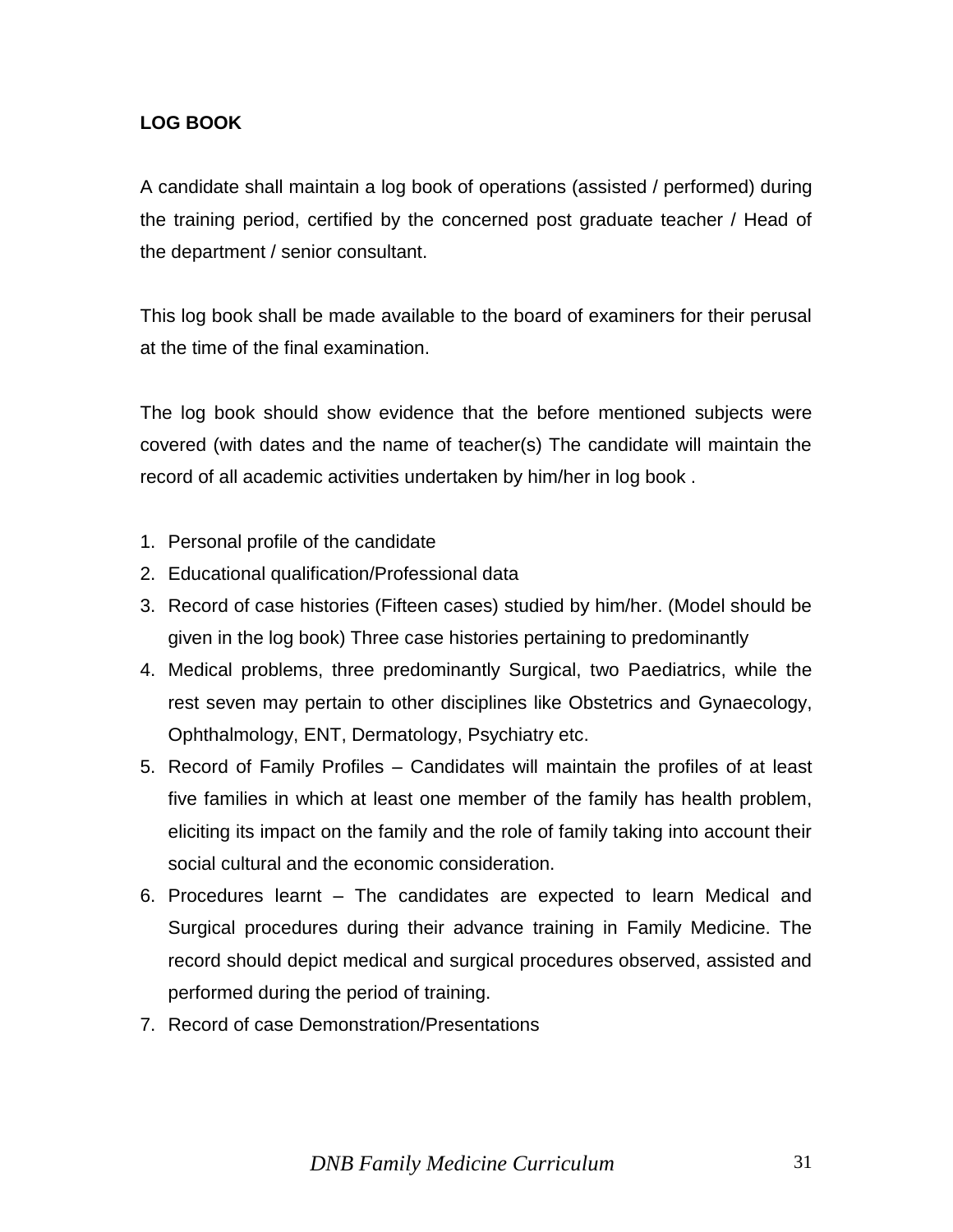- 8. Record of participation in EME activities Direct contact activities (lectures, seminars, workshops conference); Indirect contact activities (correspondence journals, books, audio-video tapes)
- 9. Every candidate, at the time of practical examination, will be required to produce performance record (log book) containing details of the work done by him/her during the entire period of training as per requirements of the log book. It should be duly certified by the supervisor as work done by the candidate and countersigned by the administrative Head of the Institution.

10.In the absence of production of log book, the result will not be declared.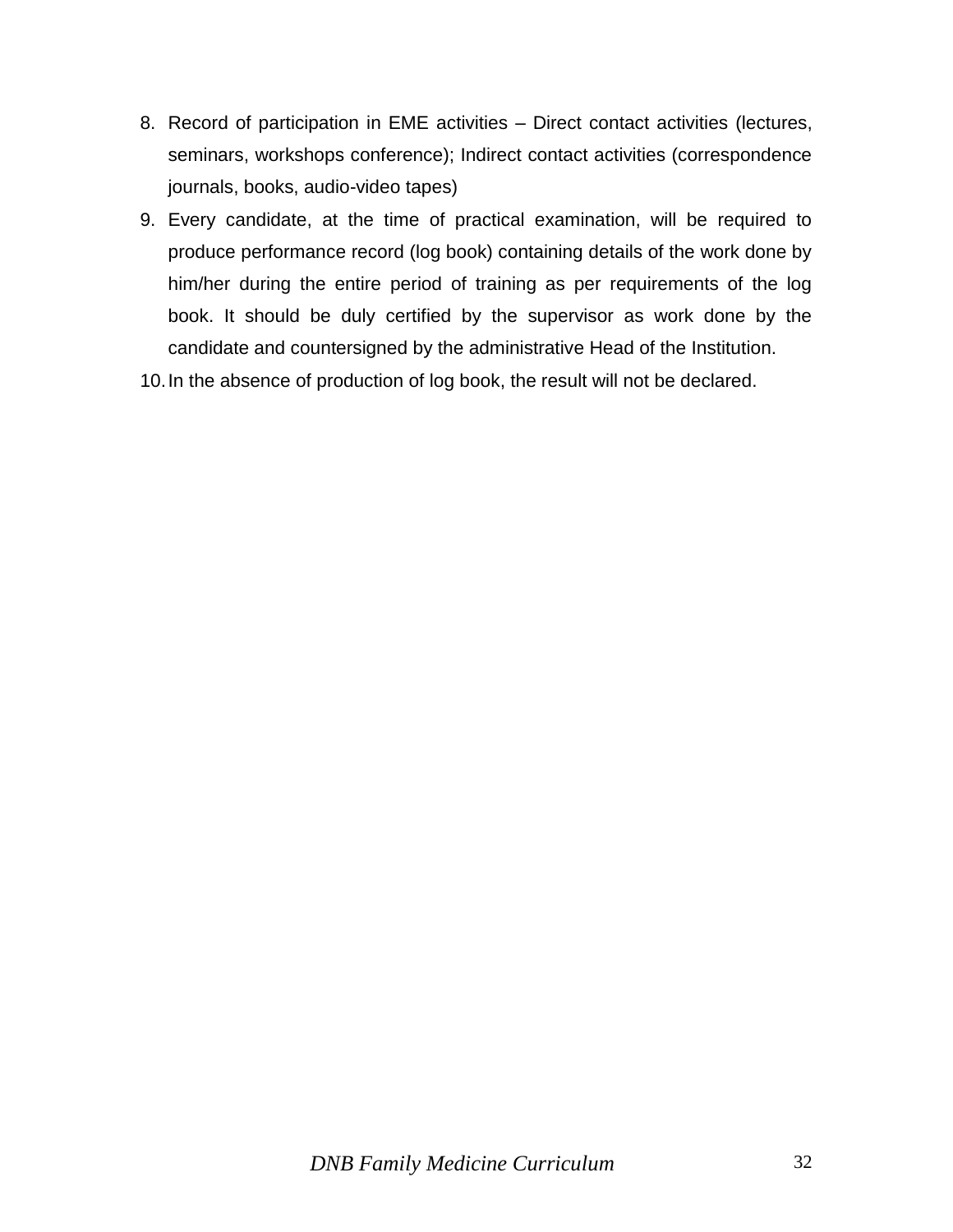## **Leave**

- 1. DNB Trainees are entitled to leave during the course of DNB training as per the Leave Rules prescribed by NBE.
- 2. A DNB candidate can avail a maximum of 20 days of leave in a year excluding weekly off/Gazetted holidays as per hospital/institute calendar.

#### 3. **MATERNITY LEAVE**:

- 3.1. A female candidate is permitted a maternity leave of 90 days once during the duration of entire DNB course.
- 3.2. The expected date of delivery (EDD) should fall within the duration of maternity leave.
- 3.3. Extension of maternity leave is permissible only for genuine medical reasons and after prior approval of NBE. The supporting medical documents have to be certified by the Head of the Institute/hospital where the candidate is undergoing DNB training. NBE reserves its rights to take a final decision in such matters.
- 3.4. The training of the candidate shall be extended accordingly in case of any extension of maternity leave being granted to the candidate.
- 3.5. Candidate shall be paid stipend during the period of maternity leave. No stipend shall be paid for the period of extension of leave.
- 4. Male DNB candidates are entitled for paternity leave of maximum of one week during the entire period of DNB training.
- 5. No kind of study leave is permissible to DNB candidates. However, candidates may be allowed an academic leave as under across the entire duration of training program to attend the conferences/CMEs/Academic programs/Examination purposes.

| <b>DNB COURSE</b>         | <b>NO. OF ACADEMIC LEAVE</b> |  |
|---------------------------|------------------------------|--|
| DNB 3 years Course        | 14 Days                      |  |
| (Broad & Super Specialty) |                              |  |
| DNB 2 years Course        |                              |  |
| (Post Diploma)            | 10 Days                      |  |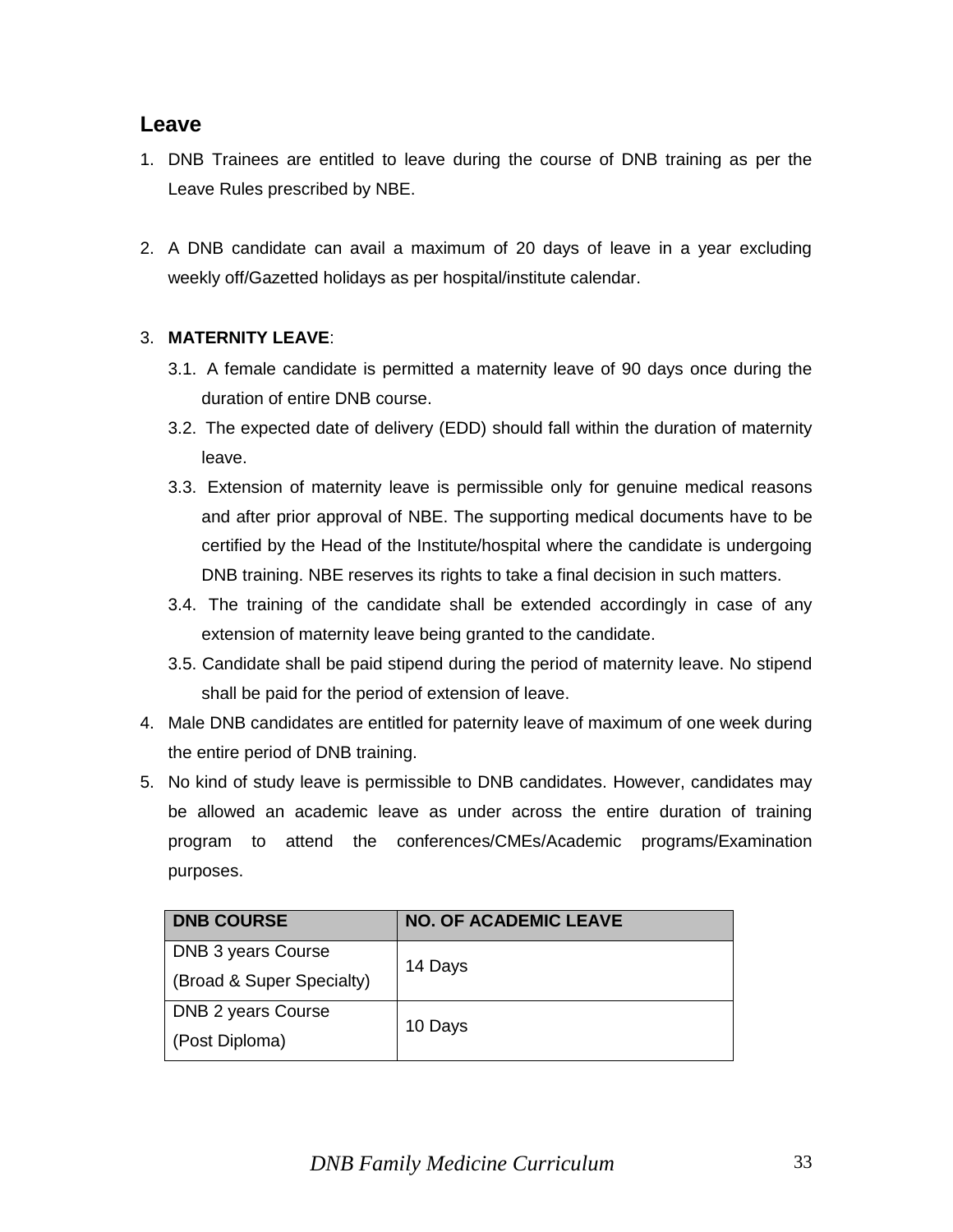- 6. Under normal circumstances leave of one year should not be carried forward to the next year. However, in exceptional cases such as prolonged illness the leave across the DNB training program may be clubbed together with prior approval of NBE.
- 7. Any other leave which is beyond the above stated leave is not permissible and shall lead to extension/cancellation of DNB course.
- 8. Any extension of DNB training for more than 2 months beyond the scheduled completion date of training is permissible only under extra-ordinary circumstances with prior approval of NBE. Such extension is neither automatic nor shall be granted as a matter of routine.
- 9. Unauthorized absence from DNB training for more than 7 days may lead to cancellation of registration and discontinuation of the DNB training and rejoining shall not be permitted.

#### **10. Medical Leave**

- 10.1. Leave on medical grounds is permissible only for genuine medical reasons and NBE should be informed by the concerned institute/hospital about the same immediately after the candidate proceeds on leave on medical grounds.
- 10.2. The supporting medical documents have to be certified by the Head of the Institute/hospital where the candidate is undergoing DNB training and have to be sent to NBE.
- 10.3. The medical treatment should be taken from the institute/hospital where the candidate is undergoing DNB training. Any deviation from this shall be supported with valid grounds and documentation.
- 10.4. In case of medical treatment being sought from some other institute/hospital, the medical documents have to be certified by the Head of the institute/hospital where the candidate is undergoing DNB training.
- 10.5. NBE reserves its rights to verify the authenticity of the documents furnished by the candidate and the institute/hospital regarding Medical illness of the candidate and to take a final decision in such matters.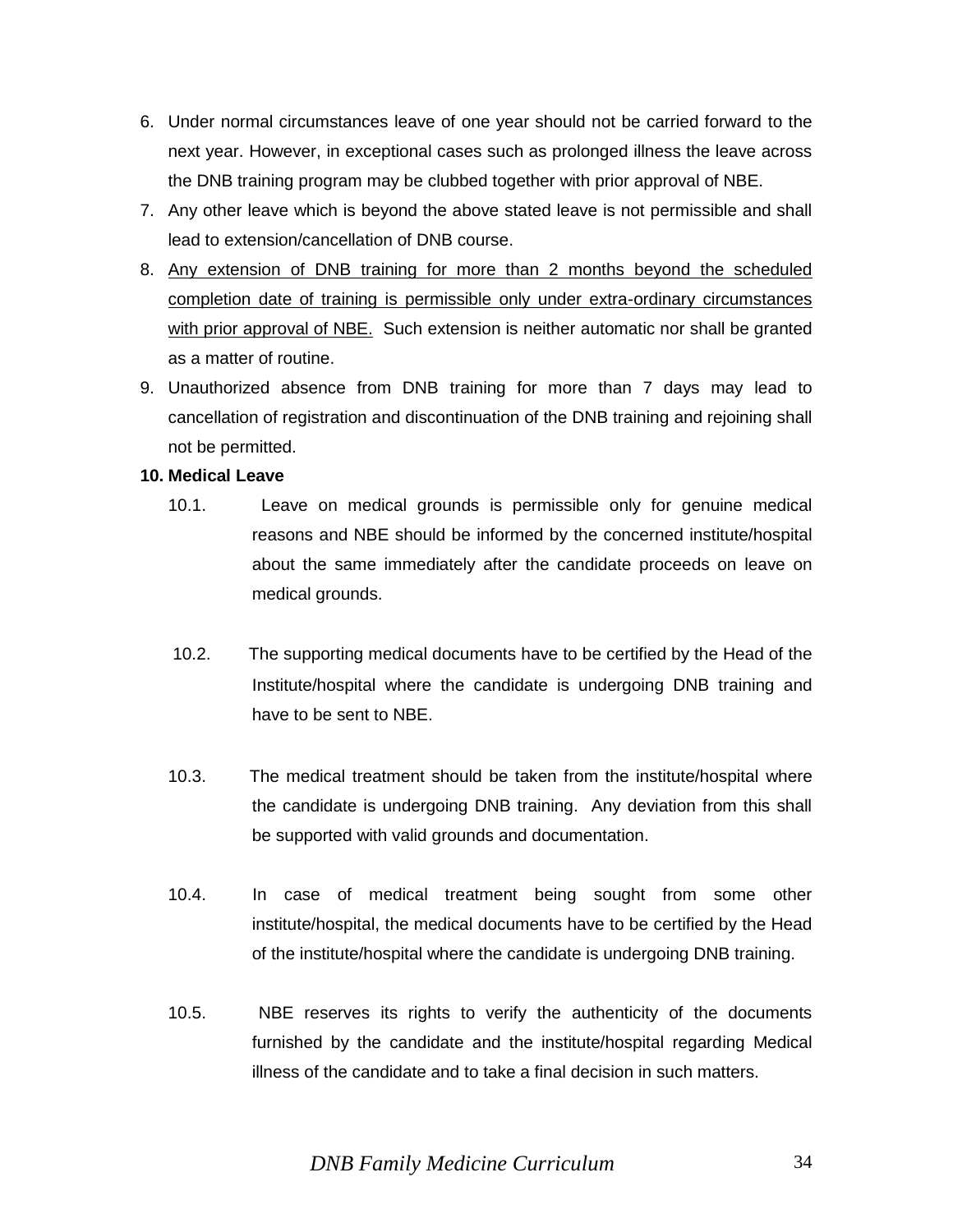11. The eligibility for DNB Final Examination shall be determined strictly in accordance with the criteria prescribed in the respective information bulletin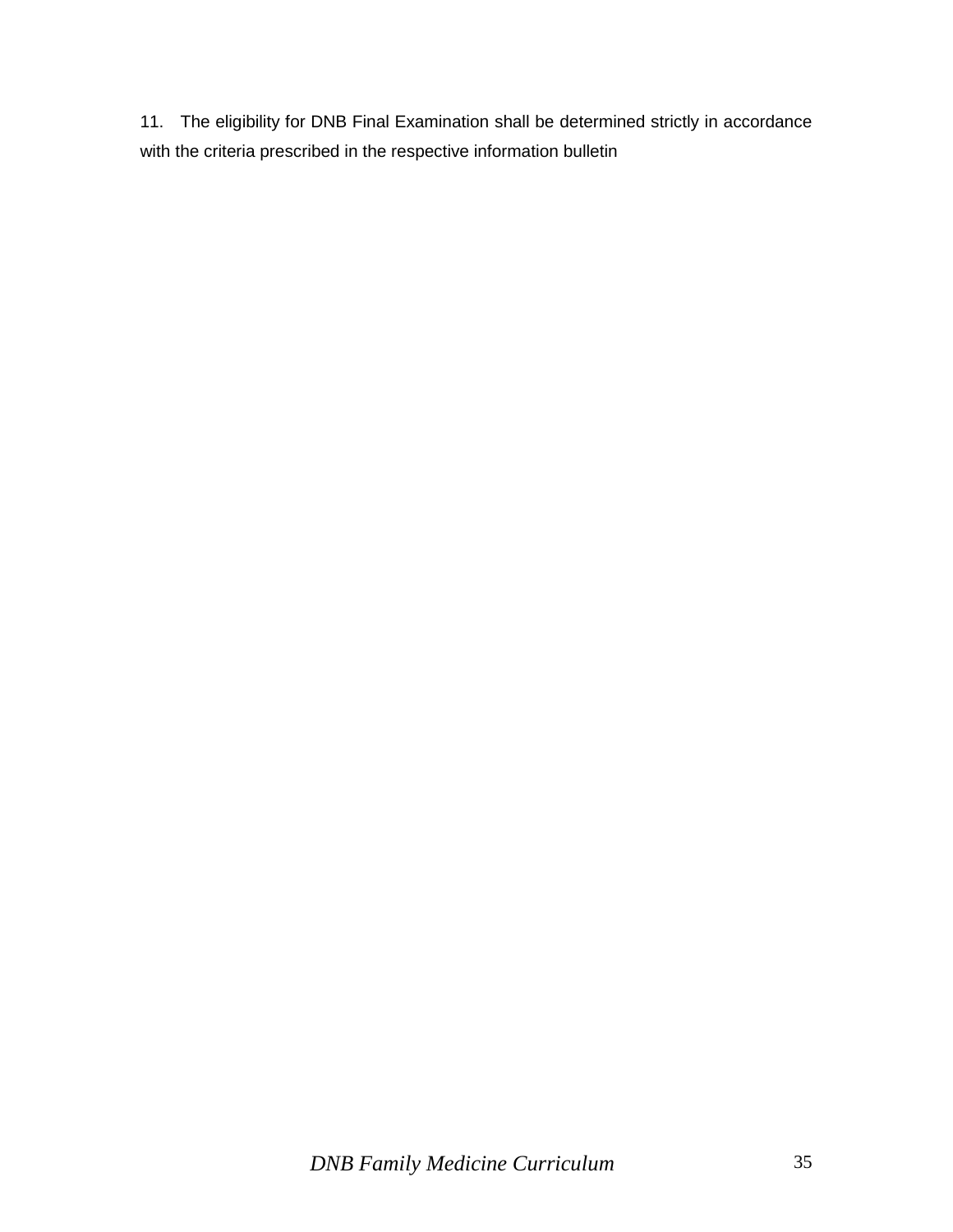## **FINAL EXAMINATION**

### **Theory Examination**

- 1. The theory examination comprises of four papers, maximum marks 100 each.
- 2. There are 10 short notes of 10 marks each, in each of the papers. The number of short notes and their respective marks weightage may vary in some subjects/some papers.
- 3. Maximum time permitted is 3 hours.
- 4. Candidate must score at least 50% in the aggregate of 4 papers to qualify the theory examination.
- 5. Candidates who have qualified the theory examination are permitted to take up the practical examination.

## **b) Practical Examination:**

- 1. Maximum Marks: 300.
- 2. Comprises of Clinical Examination and Viva.
- 3. Candidate must obtain a minimum of 50% marks in the Clinical Examination (including Viva) to qualify for the Practical Examination.
- 4. There are a maximum of three attempts that can be availed by a candidate for Practical Examination.
- 5. First attempt is the practical examination following immediately after the declaration of theory results.
- 6. Second and Third attempt in practical examination shall be permitted out of the next three sessions of practical examinations placed alongwith the next three successive theory examination sessions; after payment of full examination fees as may be prescribed by NBE.
- 7. Absentation from Practical Examination is counted as an attempt.
- 8. Appearance in first practical examination is compulsory;
- 9. Requests for Change in center of examination are not entertained, as the same is not permissible.
- 10.Candidates are required not to canvass with NBE for above.